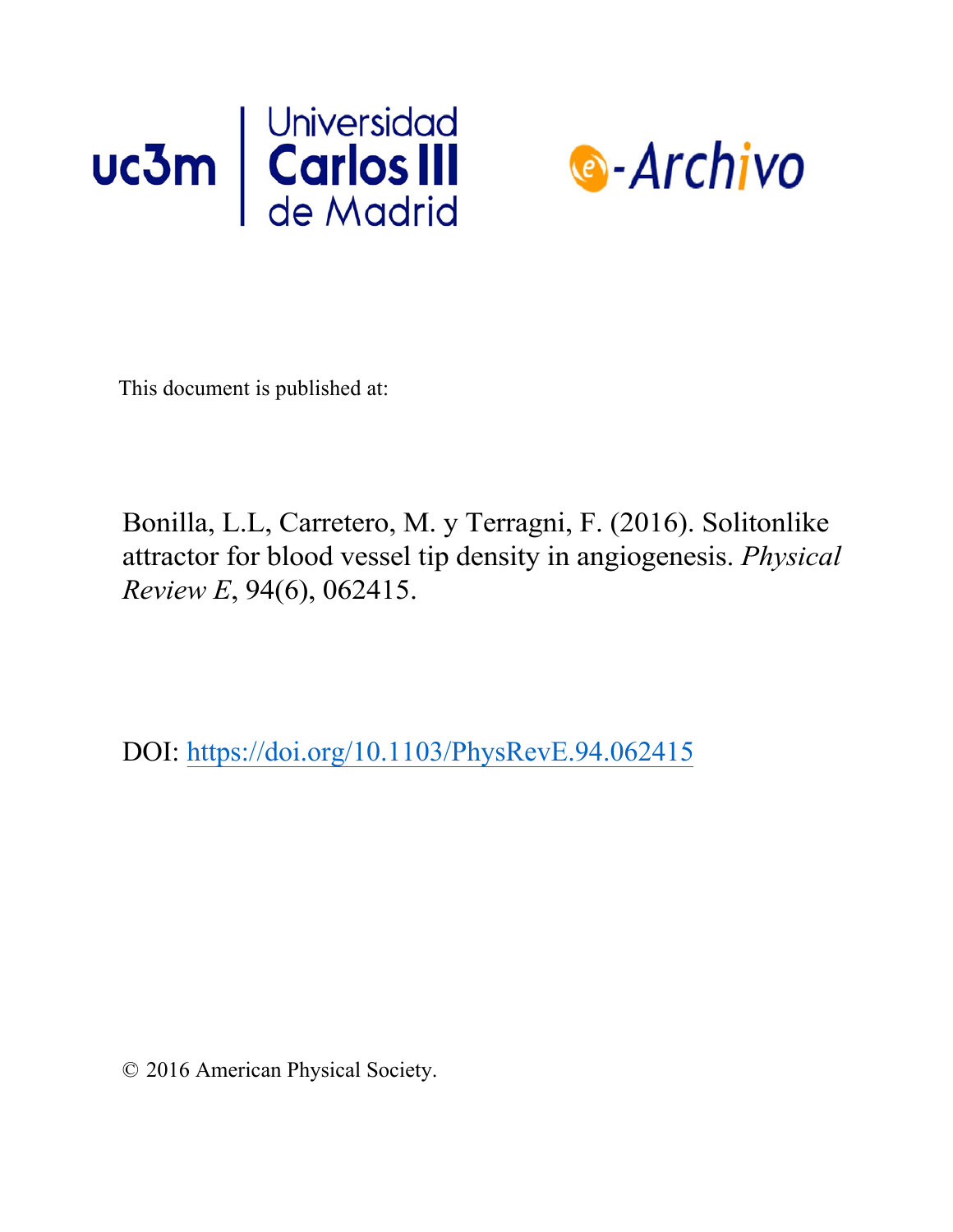# Soliton-like attractor for blood vessel tip density in angiogenesis

L. L. Bonilla, M. Carretero, and F. Terragni

<sup>1</sup>G. Millán Institute, Fluid Dynamics, Nanoscience and Industrial Mathematics,

*Universidad Carlos III de Madrid, 28911 Legan´es, Spain*

(Dated: December 16th, 2016)

Recently, numerical simulations of a stochastic model have shown that the density of vessel tips in tumor induced angiogenesis adopts a soliton-like profile [Sci. Rep. 6, 31296 (2016)]. In this work, we derive and solve the equations for the soliton collective coordinates that indicate how the soliton adapts its shape and velocity to varying chemotaxis and diffusion. The vessel tip density can be reconstructed from the soliton formulas. While the stochastic model exhibits large fluctuations, we show that the location of the maximum vessel tip density for different replicas follows closely the soliton peak position calculated either by ensemble averages or by solving an alternative deterministic description of the density. The simple soliton collective coordinate equations may also be used to ascertain the response of the vessel network to changes in the parameters and thus to control it.

PACS numbers: 87.19.uj, 87.85.Tu, 05.45.Yv, 05.45.-a

## I. INTRODUCTION

The growth of blood vessels is a complex multiscale process called angiogenesis that is the basis of organ growth and repair in healthy conditions and also of pathological developments such as cancerous tumors [\[1](#page-16-0)– [4](#page-16-1)]. Cells in an incipient tumor located in tissue experience lack of oxygen and nutrients, and stimulate production of vessel endothelial growth factor that, in turn, induces growth of blood vessels (angiogenesis) from a nearby primary vessel in the tumor direction [\[1,](#page-16-0) [2\]](#page-16-2). Blood brings oxygen and nutrients that foster tumor growth. In angiogenesis, events happening in cellular and subcellular scales unchain endothelial cell motion and proliferation, build millimeter scale blood sprouts and networks thereof [\[3,](#page-16-3) [5](#page-16-4)[–7\]](#page-16-5). Angiogenesis imbalance contributes to numerous malignant, inflammatory, ischaemic, infectious, and immune disorders [\[2](#page-16-2)]. For these reasons, immense human and material resources are devoted to understanding and controlling angiogenesis. Theoretical efforts based on angiogenesis models go hand in hand with experiments [\[8](#page-16-6)[–31\]](#page-16-7). Models range from very simple to extraordinarily complex and often try to illuminate some particular mechanism; see the review [\[31](#page-16-7)]. Realistic microscopic models involve postulating mechanisms and a large number of parameters that cannot be directly estimated from experiments, but they often yield qualitative predictions that can be tested. An important challenge is to extract mesoscopic and macroscopic descriptions of angiogenesis from the diverse microscopic models.

Early angiogenesis macroscopic models consisted of reaction-diffusion equations for densities of cell and chemicals (growth factors, fibronectin, etc.) [\[8](#page-16-6), [10,](#page-16-8) [11\]](#page-16-9). These models do not allow to treat the growth and evolution of individual blood vessels. Later models focused on the evolution of the cells at the tip of a vessel sprout. The ten or so cells at a vessel tip are highly motile and do not proliferate. They follow chemotactic and haptotactic clues as they advance toward hypoxic regions that experience lack of oxygen. These cells are followed by proliferating stalk cells that build a capillary in their wake. Thus tip cell models are based on the motion of single particles representing the tip cells and their trajectories constitute the advancing blood vessels [\[9,](#page-16-10) [12,](#page-16-11) [15](#page-16-12), [16,](#page-16-13) [21](#page-16-14), [30](#page-16-15)[–32\]](#page-16-16). More realistic and necessarily more complex models illuminate tip and stalk cell dynamics, the motion of tip and stalk cells on the extracellular matrix outside blood vessels, blood circulation in newly formed vessels, and so on [\[20,](#page-16-17) [22,](#page-16-18) [29,](#page-16-19) [31\]](#page-16-7).

In recent work [\[30,](#page-16-15) [32\]](#page-16-16), we have been trying to bridge the gap between microscopic descriptions of early stage tumor induced angiogenesis that require large numerical simulations and macroscopic descriptions that are amenable to a more thorough theoretical study. We consider a simple tip cell model in which tip stochastic extension is driven by the gradient of growth factors (chemotaxis), there is a random branching of tips and tips join with existing blood vessels (anastomosis). We have derived a deterministic description for the density of vessel tips consisting of an integrodifferential equation for the tip density coupled to a reaction-diffusion equation for the tumor angiogenic factor (TAF, which comprises vessel endothelial and other growth factors) [\[30,](#page-16-15) [32\]](#page-16-16). The stochastic model can be made more realistic by adding equations characterizing haptotaxis, the influence of other chemicals or drugs, etc. While cell densities can be extracted from numerical simulations of microscopic models, our equation for the tip density [\[30](#page-16-15)] incorporates tip branching and anastomosis as derived from a stochastic model [\[32](#page-16-16)], not postulated ad hoc. It turns out that the tip density soon forms a moving lump that advances towards the tumor. The longitudinal section of the stable lump (that we may term angiton) is approximately given by a moving soliton-like wave [\[33\]](#page-16-20). This wave is an exact 1D solution of a reduced equation for the marginal tip density on the whole real line that has constant chemotactic force and no diffusion. It ap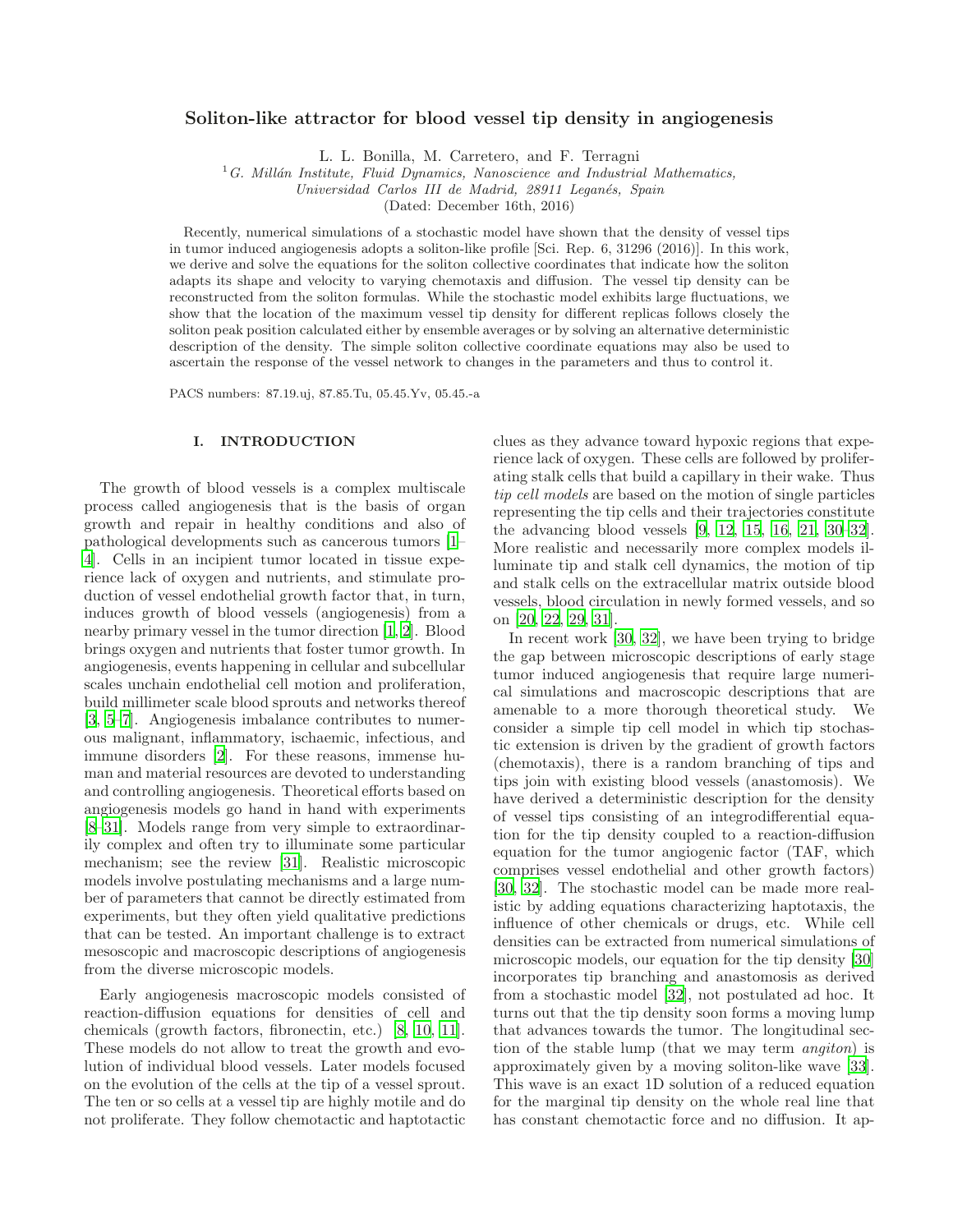pears by differentiating a domain-wall solution (topological soliton) connecting two spatially homogeneous states. Numerical evidence shows that it is asymptotically stable [\[33\]](#page-16-20). Technically speaking, it is not known whether two soliton-like waves in the angiogenesis model equations emerge unchanged from collisions except for a phase shift. Therefore we do not claim that angiogenesis soliton-like lump profiles are true solitons. However stable solitonlike waves are central to the arguments of the present paper and, by an abuse of language, we will call them solitons. In this, we follow extended usage in the physical literature in which other stable waves such as "topological solitons" [\[34\]](#page-16-21) or "diffusive solitons" [\[35](#page-16-22)] are called simply solitons despite not emerging unscathed from collisions [\[34,](#page-16-21) [35\]](#page-16-22). The soliton shape and velocity depend on two collective coordinates. The vessel tip density approaches the soliton solution after an initial formation stage. After its formation and until the vessels are close to the tumor, the tip density is described by the soliton and the solution of its two collective coordinate equations.

In this paper, we deduce the equations for the angiogenesis soliton and its collective coordinates, solve the latter numerically and reconstruct the marginal tip density from the soliton formula. Then we show that it agrees with both the solution of the deterministic description and with the ensemble average of the tip density as extracted from the stochastic process. Although the fluctuations are large, we give numerical evidence that the position of the soliton peak is very close to that of the maximum of the marginal tip density for different replicas or realizations of the stochastic process. This implies that the simple description based on the soliton may give useful information about single replicas of the angiogenesis process. While our simple model needs to be completed to discuss control of angiogenesis, we show how changing a single parameter results in seemingly arresting the process.

The rest of the paper is as follows. We recall the stochastic model of [\[30](#page-16-15)] and its deterministic description [\[32\]](#page-16-16) in Section [II.](#page-2-0) By a Chapman-Enskog method, we derive a reduced equation for the marginal tip density in Section [III.](#page-3-0) By neglecting diffusion and considering constant coefficients in the resulting equation, we find in Section [IV](#page-5-0) an analytical expression for the soliton of the marginal tip density [\[33\]](#page-16-20). Section [V](#page-5-1) contains a derivation of the differential equations for the two collective coordinates of the soliton. The coefficients appearing in these equations contain spatial averages of the TAF density. In Section [VI,](#page-7-0) we explain how to calculate the coefficients in the collective coordinate equations, solve them numerically, reconstruct the soliton and, through it, the marginal vessel tip density. We compare it with direct solutions of the deterministic description and ensemble averages of the stochastic process. Although realizations of the stochastic angiogenic process provide very different looking vessel networks, we also show that the maximum of the marginal density for each realization follows closely

the soliton peak. Section [VII](#page-9-0) contains our conclusions and the Appendices are devoted to technical matters.

## <span id="page-2-0"></span>II. MODEL

Early stages of angiogenesis are described by a simple stochastic model in [\[30](#page-16-15), [32\]](#page-16-16). It consists of a system of Langevin equations for the extension of vessel tips, a tip branching process and tip annihilation (anastomosis) when they merge with existing vessels. A tip  $i$  is born at a random time  $T^i$  from a moving tip (we ignore branching from mature vessels) and disappears at a later random time  $\Theta^i$ , either by reaching the tumor or by anastomosis. At time  $T^i$ , the velocity of the newly created tip i is selected out of a normal distribution,

<span id="page-2-2"></span>
$$
\delta_{\sigma_v}(\mathbf{v} - \mathbf{v}_0) = \frac{e^{-|\mathbf{v} - \mathbf{v}_0|^2/\sigma_v^2}}{\pi \sigma_v^2},\tag{1}
$$

with mean  $\mathbf{v}_0$  and a narrow variance  $\sigma_v^2$ . In addition, the probability that a tip branches from one of the existing ones during an infinitesimal time interval  $(t, t+dt]$ is taken proportional to  $\sum_{i=1}^{N(t)} \alpha(C(t, \mathbf{X}^i(t)))dt$ , where  $C(t, \mathbf{x})$  is the TAF concentration and

$$
\alpha(C) = \alpha_1 \frac{C}{C_R + C}, \quad C_R > 0, \quad \alpha_1 > 0,
$$
\n<sup>(2)</sup>

in which  $C_R$  is a reference concentration. The change per unit time of the number of tips in boxes  $d\mathbf{x}$  and  $d\mathbf{v}$  about x and v is

$$
\sum_{i=1}^{N(t)} \alpha(C(t, \mathbf{X}^i(t))) \delta_{\sigma_v}(\mathbf{v}^i(t) - \mathbf{v}_0) = \int_{d\mathbf{x}} \int_{d\mathbf{v}} \alpha(C(t, \mathbf{x}))
$$

$$
\times \delta_{\sigma_v}(\mathbf{v} - \mathbf{v}_0) \sum_{i=1}^{N(t)} \delta(\mathbf{x} - \mathbf{X}^i(t)) \delta(\mathbf{v} - \mathbf{v}^i(t)) d\mathbf{x} d\mathbf{v}.
$$
 (3)

The Langevin equations for tip extensions are

<span id="page-2-3"></span>
$$
d\mathbf{X}^{i}(t) = \mathbf{v}^{i}(t) dt,
$$
  
\n
$$
d\mathbf{v}^{i}(t) = [-k \mathbf{v}^{i}(t) + \mathbf{F}(C(t, \mathbf{X}^{i}(t)))]dt + \sigma d\mathbf{W}^{i}(t)\mathbf{A}^{i}
$$

where  $\mathbf{X}^{i}(t)$  and  $\mathbf{v}^{i}(t)$  are the tip position and velocity of tip i at time t,  $\mathbf{W}^{i}(t)$  are independent identically distributed (i.i.d.) standard Brownian motions, and k (friction coefficient) and  $\sigma$  are positive parameters. At each time t there are  $N(t)$  active tips. The chemotactic force is

$$
\mathbf{F}(C) = \frac{d_1}{(1 + \gamma_1 C)^q} \nabla_x C,\tag{5}
$$

where  $d_1$ ,  $\gamma_1$ , and q are positive parameters. The TAF concentration solves

<span id="page-2-1"></span>
$$
\frac{\partial}{\partial t}C(t, \mathbf{x}) = d_2 \Delta_x C(t, \mathbf{x}) - \eta C(t, \mathbf{x})
$$
\n
$$
\times \left| \sum_{i=1}^{N(t)} \mathbf{v}^i(t) \delta_{\sigma_x} (\mathbf{x} - \mathbf{X}^i(t)) \right|.
$$
\n(6)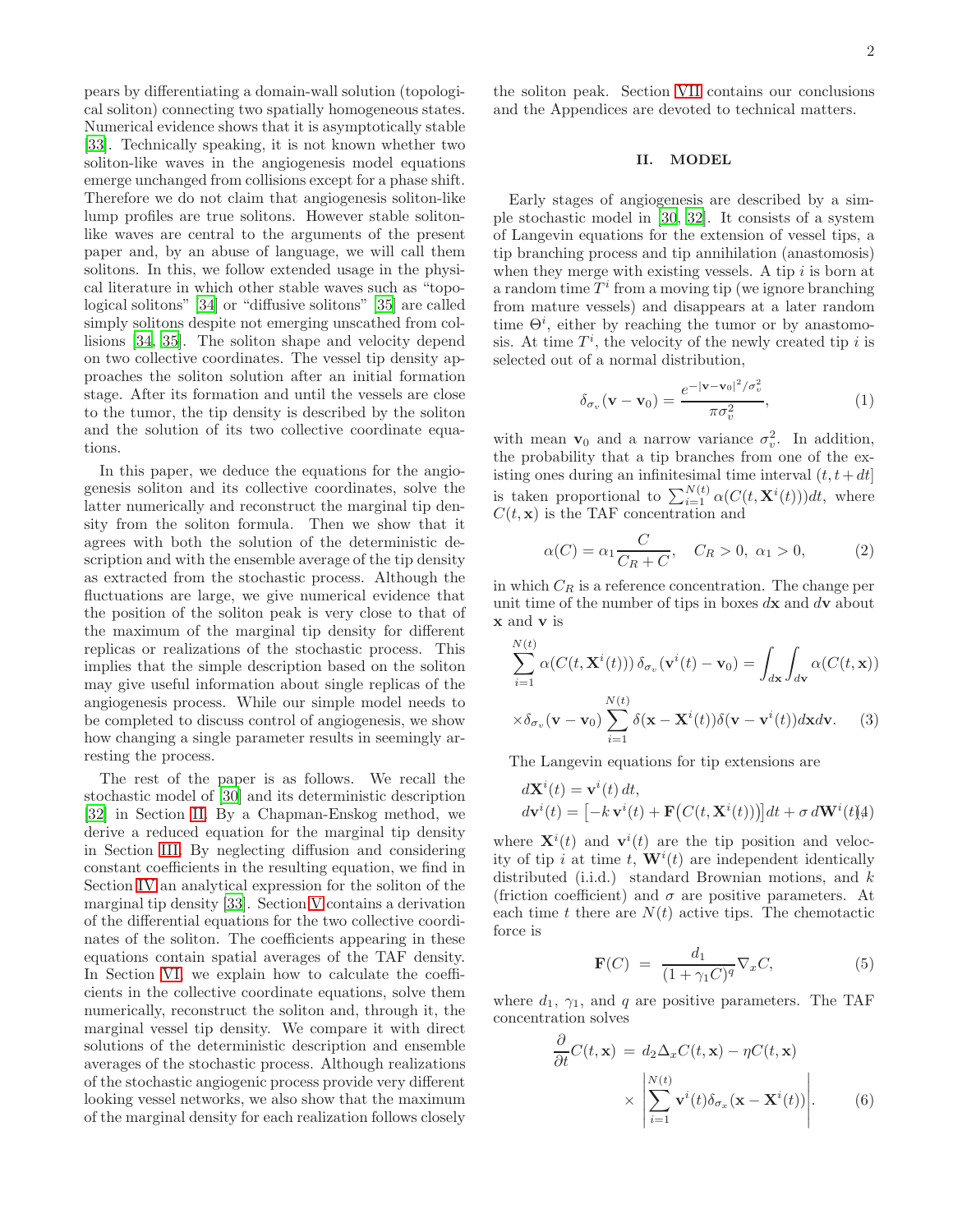Here  $d_2$  (diffusivity) and  $\eta$  are positive parameters, whereas  $\delta_{\sigma_x}(\mathbf{x})$  is a regularized smooth delta function (e.g., a Gaussian with variances  $l_x^2$  and  $l_y^2$  proportional to  $\sigma_x^2$  along the x and y directions, respectively) that becomes  $\delta(\mathbf{x})$  in the limit as  $\sigma_x \to 0$ .

There is a counterpart to the stochastic model for the densities of vessel tips and the vessel tip flux, defined as ensemble averages over a sufficient number  ${\mathcal N}$  of replicas (realizations)  $\omega$  of the stochastic process:

$$
p_{\mathcal{N}}(t, \mathbf{x}, \mathbf{v}) = \frac{1}{\mathcal{N}} \sum_{\omega=1}^{\mathcal{N}} \sum_{i=1}^{N(t, \omega)} \delta_{\sigma_x}(\mathbf{x} - \mathbf{X}^i(t, \omega))
$$
  
  $\times \delta_{\sigma_v}(\mathbf{v} - \mathbf{v}^i(t, \omega)),$  (7)

$$
\tilde{p}_{\mathcal{N}}(t,\mathbf{x}) = \frac{1}{\mathcal{N}} \sum_{\omega=1}^{\mathcal{N}} \sum_{i=1}^{N(t,\omega)} \delta_{\sigma_x}(\mathbf{x} - \mathbf{X}^i(t,\omega)), \tag{8}
$$

$$
\mathbf{j}_{\mathcal{N}}(t,\mathbf{x}) = \frac{1}{\mathcal{N}} \sum_{\omega=1}^{\mathcal{N}} \sum_{i=1}^{N(t,\omega)} \mathbf{v}^{i}(t,\omega) \delta_{\sigma_{x}}(\mathbf{x} - \mathbf{X}^{i}(t,\omega)).(9)
$$

As  $\mathcal{N} \rightarrow \infty$ , these ensemble averages tend to the tip density  $p(t, \mathbf{x}, \mathbf{v})$ , the marginal tip density  $\tilde{p}(t, \mathbf{x})$ , and the tip flux  $\mathbf{j}(t, \mathbf{x})$ , respectively. In [\[32](#page-16-16)] it is shown that the angiogenesis model has a deterministic description based on the following equation for the density of vessel tips,  $p(t, \mathbf{x}, \mathbf{v})$ ,

<span id="page-3-1"></span>
$$
\frac{\partial}{\partial t}p(t, \mathbf{x}, \mathbf{v}) = \alpha(C(t, \mathbf{x})) p(t, \mathbf{x}, \mathbf{v}) \delta_v(\mathbf{v} - \mathbf{v}_0)
$$

$$
-\gamma p(t, \mathbf{x}, \mathbf{v}) \int_0^t \tilde{p}(s, \mathbf{x}) ds - \mathbf{v} \cdot \nabla_x p(t, \mathbf{x}, \mathbf{v})
$$

$$
-\nabla_v \cdot [(\mathbf{F}(C(t, \mathbf{x})) - k\mathbf{v})p(t, \mathbf{x}, \mathbf{v})]
$$

$$
+\frac{\sigma^2}{2} \Delta_v p(t, \mathbf{x}, \mathbf{v}),
$$
(10)

$$
\tilde{p}(t, \mathbf{x}) = \int p(t, \mathbf{x}, \mathbf{v}') d\mathbf{v}'. \tag{11}
$$

The TAF equation [\(6\)](#page-2-1) becomes

<span id="page-3-2"></span>
$$
\frac{\partial}{\partial t}C(t, \mathbf{x}) = d_2 \Delta_x C(t, \mathbf{x}) - \eta C(t, \mathbf{x}) |\mathbf{j}(t, \mathbf{x})|, \qquad (12)
$$

where  $\mathbf{j}(t, \mathbf{x})$  is the current density (flux) vector at any point **x** and any time  $t \geq 0$ ,

<span id="page-3-7"></span>
$$
\mathbf{j}(t, \mathbf{x}) = \int \mathbf{v}' p(t, \mathbf{x}, \mathbf{v}') d\mathbf{v}'. \tag{13}
$$

Alternatively, if  $N(t)$  becomes very large (which is precluded by anastomosis), the same deterministic description can be derived by using the law of large numbers [\[30\]](#page-16-15).

The deterministic description consisting of Equations [\(10\)](#page-3-1) and [\(12\)](#page-3-2) is well posed, as it has been proved to have unique smooth solutions [\[36\]](#page-16-23). After nondimensionaliza-

<span id="page-3-3"></span>TABLE I: Units for nondimensionalizing the model equations.

tion as in Table [I](#page-3-3)  $[30, 32]$  $[30, 32]$ ,  $(10)$  and  $(12)$  become

<span id="page-3-5"></span>
$$
\frac{\partial}{\partial t}p(t, \mathbf{x}, \mathbf{v}) = \frac{AC(t, \mathbf{x})}{1 + C(t, \mathbf{x})} p(t, \mathbf{x}, \mathbf{v}) \delta_v(\mathbf{v} - \mathbf{v}_0)
$$

$$
- \Gamma p(t, \mathbf{x}, \mathbf{v}) \int_0^t \int p(s, \mathbf{x}, \mathbf{v}') d\mathbf{v}' ds - \mathbf{v} \cdot \nabla_x p(t, \mathbf{x}, \mathbf{v})
$$

$$
- \nabla_v \cdot \left[ \left( \frac{\delta \nabla_x C(t, \mathbf{x})}{[1 + \Gamma_1 C(t, \mathbf{x})]^q} - \beta \mathbf{v} \right) p(t, \mathbf{x}, \mathbf{v}) \right]
$$

$$
+ \frac{\beta}{2} \Delta_v p(t, \mathbf{x}, \mathbf{v}), \qquad (14)
$$

$$
\frac{\partial}{\partial t}C(t, \mathbf{x}) = \kappa \Delta_x C(t, \mathbf{x}) - \chi C(t, \mathbf{x}) |\mathbf{j}(t, \mathbf{x})|, \qquad (15)
$$

respectively. The dimensionless parameters are defined in Table [II](#page-3-4) and the boundary conditions to solve [\(14\)](#page-3-5)- [\(15\)](#page-3-5) are listed in Appendix [A.](#page-10-0)

|  |  |                                                                                                                                                                                                          | $\sigma_{v}$ |
|--|--|----------------------------------------------------------------------------------------------------------------------------------------------------------------------------------------------------------|--------------|
|  |  | $\begin{array}{ccccc}\n\frac{d_1 C_R}{\tilde{v}_0^2} & \frac{kL}{\tilde{v}_0} & \frac{\alpha_1 L}{\tilde{v}_0^3} & \frac{\gamma}{\tilde{v}_0^2} & \gamma_1 C_R & \frac{d_2}{\tilde{v}_0 L}\n\end{array}$ |              |
|  |  | 1.5 5.88 22.42 0.145 1 0.0045 0.002 0.08                                                                                                                                                                 |              |

<span id="page-3-4"></span>TABLE II: Dimensionless parameters.

### <span id="page-3-0"></span>III. REDUCED EQUATION FOR THE MARGINAL TIP DENSITY

We can obtain a simpler equation for the marginal vessel tip density [\(11\)](#page-3-1) provided the overall tip density approaches rapidly a local equilibrium which is a displaced Maxwellian:

<span id="page-3-6"></span>
$$
p^{(0)}(t, \mathbf{x}, \mathbf{v}) = \frac{1}{\pi} e^{-|\mathbf{v} - \mathbf{v}_0|^2} \tilde{p}(t, \mathbf{x}).
$$
 (16)

The source terms in [\(14\)](#page-3-5) (two first terms on its right hand side) select velocities on a small neighborhood of  $v_0$ , as such velocities are the only ones for which the birth term proportional to  $\alpha(C)\delta_v(\mathbf{v}-\mathbf{v}_0)$ , cf Eq. [\(1\)](#page-2-2), can compensate the anastomosis death term. To derive the simpler equation for  $\tilde{p}$ , we use the Chapman-Enskog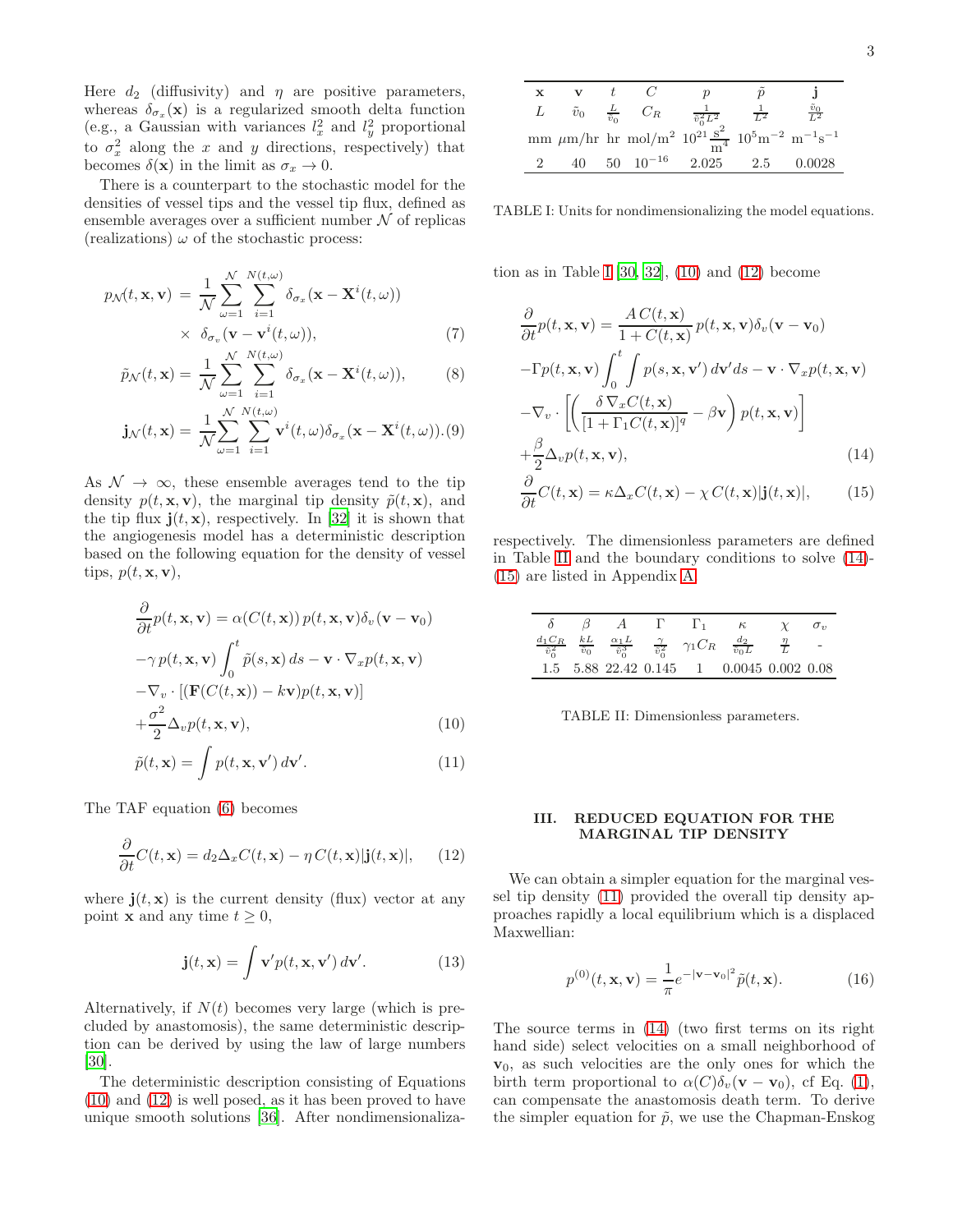method [\[37\]](#page-16-24). We first rewrite [\(14\)](#page-3-5) as

<span id="page-4-0"></span>
$$
\mathcal{L}p \equiv \beta \nabla_v \cdot \left(\frac{1}{2} \nabla_v p + (\mathbf{v} - \mathbf{v}_0)p\right)
$$
  
=  $\epsilon \left[\frac{\partial p}{\partial t} + \beta (\mathbf{F} - \mathbf{v}_0) \cdot \nabla_v p + \mathbf{v} \nabla_x p\right]$   
-  $\alpha p \delta_v (\mathbf{v} - \mathbf{v}_0) + \Gamma p \int_0^t \tilde{p}(s, \mathbf{x}) ds \right],$  (17)

$$
\alpha = \frac{AC}{1+C},\tag{18}
$$

$$
\mathbf{F} = \frac{\delta}{\beta} \frac{\nabla_x C(t, \mathbf{x})}{[1 + \Gamma_1 C(t, \mathbf{x})]^q}.
$$
 (19)

We have included a scaling parameter  $\epsilon$  in the right hand side of [\(17\)](#page-4-0), as we will consider that it is small compared to the left hand side. After the computations that follow, we will restore  $\epsilon = 1$ . Note that [\(16\)](#page-3-6) satisfies

<span id="page-4-3"></span>
$$
\mathcal{L}p^{(0)} = 0,\t\t(20)
$$

i.e., [\(17\)](#page-4-0) with  $\epsilon = 0$ . We now assume that the terms on the right hand side of [\(17\)](#page-4-0) are small compared to those on its left hand side (formally,  $\epsilon \ll 1$ ) and that we can expand  $p$  in the asymptotic series

<span id="page-4-1"></span>
$$
p = p^{(0)} + \epsilon p^{(1)} + \epsilon^2 p^{(2)} + \dots
$$
 (21)

Inserting this into [\(11\)](#page-3-1), we find

<span id="page-4-6"></span>
$$
\int p^{(j)} d\mathbf{v} = 0, \quad j = 1, 2, \dots.
$$
 (22)

We assume now that

<span id="page-4-2"></span>
$$
\frac{\partial \tilde{p}}{\partial t} = \mathcal{F}^{(0)} + \epsilon \mathcal{F}^{(1)} + \dots,\tag{23}
$$

where the  $\mathcal{F}^{(j)}$  should be determined by solvability conditions to be derived below. Inserting [\(21\)](#page-4-1) and [\(23\)](#page-4-2) in [\(17\)](#page-4-0) and equating like powers of  $\epsilon$  in the result, we obtain the hierarchy of equations [\(20\)](#page-4-3) and

<span id="page-4-4"></span>
$$
\mathcal{L}p^{(1)} = \frac{e^{-V^2}}{\pi} \Big[ \mathcal{F}^{(0)} + \mathbf{v} \cdot \nabla_x \tilde{p} - 2\beta \mathbf{V} \cdot (\mathbf{F} - \mathbf{v}_0) \tilde{p} -\alpha \tilde{p} \delta_v(\mathbf{V}) + \Gamma \tilde{p} \int_0^t \tilde{p}(s, \mathbf{x}) ds \Big],
$$
\n(24)

$$
\mathcal{L}p^{(2)} = \frac{e^{-V^2}}{\pi} \mathcal{F}^{(1)} + \mathbf{v} \cdot \nabla_x p^{(1)}
$$

$$
-2\beta \mathbf{V} \cdot (\mathbf{F} - \mathbf{v}_0) p^{(1)} - \alpha p^{(1)} \delta_v(\mathbf{V})
$$

$$
+ \Gamma p^{(1)} \int_0^t \tilde{p}(s, \mathbf{x}) ds,
$$
(25)

etc. Here  $V = v - v_0$  and  $V = |V|$ . For these equations to have bounded solutions, we need to impose the conditions

<span id="page-4-8"></span>
$$
\int \mathcal{L}p^{(j)}d\mathbf{v} = 0, \quad j = 1, 2, \dots,
$$
\n(26)

as the adjoint problem  $\mathcal{L}^{\dagger}v = 0$  has constant solutions. For [\(24\)](#page-4-4), this condition yields

<span id="page-4-9"></span>
$$
\mathcal{F}^{(0)} = \frac{\alpha}{\pi} \tilde{p} - \mathbf{v}_0 \cdot \nabla_x \tilde{p} - \Gamma \tilde{p} \int_0^t \tilde{p}(s, \mathbf{x}) ds, \qquad (27)
$$

which, inserted back in [\(24\)](#page-4-4), produces the equation

<span id="page-4-5"></span>
$$
\mathcal{L}p^{(1)} = \frac{e^{-V^2}}{\pi} \left\{ \alpha \left[ \frac{1}{\pi} - \delta_v(\mathbf{V}) \right] \tilde{p} + \mathbf{V} \cdot \left[ \nabla_x \tilde{p} - 2\beta (\mathbf{F} - \mathbf{v}_0) \tilde{p} \right] \right\}.
$$
 (28)

The solution of [\(28\)](#page-4-5) that satisfies [\(22\)](#page-4-6) is

<span id="page-4-7"></span>
$$
p^{(1)} = -\frac{e^{-V^2}}{\pi} \mathbf{V} \cdot [\nabla_x \tilde{p} - 2\beta (\mathbf{F} - \mathbf{v}_0) \tilde{p}] + \frac{\alpha \tilde{p}}{2\pi^2} e^{-V^2} \left[ \int_0^\infty e^{-t} \ln t \, dt - \ln V^2 \right].
$$
 (29)

Insertion of [\(29\)](#page-4-7) into the solvability condition [\(26\)](#page-4-8) for  $i = 2$  produces

<span id="page-4-10"></span>
$$
\mathcal{F}^{(1)} = \frac{1}{2\beta} \Delta_x \tilde{p} + \nabla_x \cdot [(\mathbf{v}_0 - \mathbf{F}) \tilde{p}] + \frac{\alpha^2 \tilde{p}}{2\pi^2 \beta (1 + \sigma_v^2)} \ln\left(1 + \frac{1}{\sigma_v^2}\right).
$$
 (30)

We now substitute [\(27\)](#page-4-9) and [\(30\)](#page-4-10) in [\(23\)](#page-4-2) and recall  $\epsilon = 1$ , thereby finding the Smoluchowski-type equation

<span id="page-4-11"></span> $\partial \tilde{p}$ 

$$
\frac{\partial \tilde{p}}{\partial t} + \nabla_x \cdot (\mathbf{F}\tilde{p}) - \frac{1}{2\beta} \Delta_x \tilde{p} = \mu \tilde{p}
$$

$$
-\Gamma \tilde{p} \int_0^t \tilde{p}(s, \mathbf{x}) ds, \qquad (31)
$$

$$
\mu = -\frac{\alpha}{\pi} \left[ 1 + \frac{\alpha}{2\pi\beta(1 + \sigma_v^2)} \ln\left(1 + \frac{1}{\sigma_v^2}\right) \right].
$$
 (32)

Note that the convective terms in [\(31\)](#page-4-11) correspond to having ignored inertia in the Langevin equation [\(4\)](#page-2-3), which then becomes  $d\mathbf{X}^i(t) = (\mathbf{F}/k) dt + (\sigma/k) d\mathbf{W}^i(t)$ . Our perturbation procedure just renormalizes the birth term  $\alpha(C)$  in [\(14\)](#page-3-5) or [\(17\)](#page-4-0).

The flux [\(13\)](#page-3-7) in the reaction-diffusion equation [\(15\)](#page-3-5) is  $\mathbf{j}(t, \mathbf{x}) \approx \mathbf{v}_0 \tilde{p}(t, \mathbf{x})$ , so that [\(15\)](#page-3-5) becomes

<span id="page-4-12"></span>
$$
\frac{\partial}{\partial t}C(t, \mathbf{x}) = \kappa \Delta_x C(t, \mathbf{x}) - \chi C(t, \mathbf{x}) \tilde{p}(t, \mathbf{x}), \qquad (33)
$$

because  $|\mathbf{v}_0| = 1$  in our nondimensional units.

The boundary conditions for [\(31\)](#page-4-11) are: (i)  $\tilde{p}(t, \mathbf{x})$  known at  $x = 1$  and equal to its instantaneous value there; and (ii) known flux  $j_0$  at  $x = 0$  [\[30](#page-16-15)]. The boundary condition (i) is a free boundary condition that avoids modeling explicitly the tumor instead of the more appropriate absorbing boundary condition  $\tilde{p} = 0$  at the tumor. In condition (ii), the flux can be approximated as

$$
\int (\mathbf{v}_0 + \mathbf{V}) p(t, \mathbf{x}, \mathbf{v}) d\mathbf{V} = \mathbf{v}_0 \tilde{p} + \int \mathbf{V} p^{(1)} d\mathbf{V}
$$

$$
= \mathbf{F} \tilde{p} - \frac{1}{2\beta} \nabla_x \tilde{p}.
$$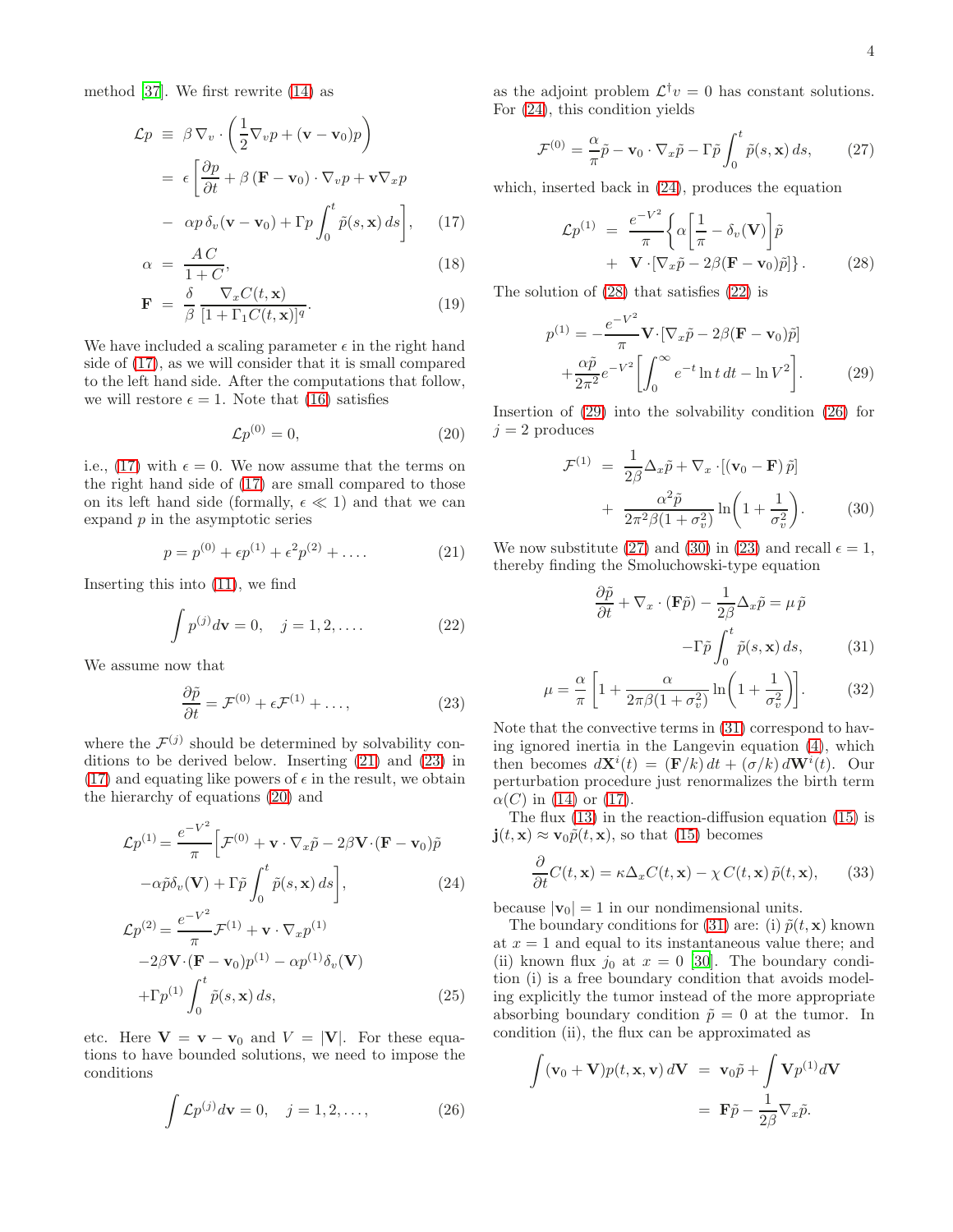At  $x = 0$ , the x-component of **F** is zero and therefore the boundary condition for  $\tilde{p}$  becomes  $-\frac{1}{2\beta} \frac{\partial \tilde{p}}{\partial x} = j_0$ , i.e.,

<span id="page-5-2"></span>
$$
-\frac{1}{2\beta} \frac{\partial \tilde{p}}{\partial x}\Big|_{x=0} = v_0 \mu \tilde{p} \theta(\tau - t), \tag{34}
$$

in which  $\theta(t) = 1$  if  $t > 0$  and  $\theta(t) = 0$  otherwise is the unit step function. In [\(34\)](#page-5-2), we have renormalized the birth rate coefficient  $\alpha$  to  $\mu$  in harmony with the change in birth rate when going from the equation for the vessel tip density [\(14\)](#page-3-5) to [\(31\)](#page-4-11) for the marginal vessel tip density; see [\(A.6\)](#page-11-0) in Appendix [A.](#page-10-0) In [\[30](#page-16-15), [32\]](#page-16-16) and in the numerical calculations of this paper,  $\tau = \infty$ .

#### <span id="page-5-0"></span>IV. SOLITON

We now find an approximate soliton solution of [\(31\)](#page-4-11) following [\[33\]](#page-16-20). Firstly, let define

$$
\rho(t, \mathbf{x}) = \int_0^t \tilde{p}(s, \mathbf{x}) \, ds,\tag{35}
$$

and ignore diffusion in [\(31\)](#page-4-11), which then becomes

<span id="page-5-3"></span>
$$
\frac{\partial^2 \rho}{\partial t^2} + \nabla_x \cdot \left( \mathbf{F} \frac{\partial \rho}{\partial t} \right) = \mu \frac{\partial \rho}{\partial t} - \Gamma \rho \frac{\partial \rho}{\partial t}.
$$
 (36)

The coefficients  $\kappa$  and  $\chi$  in [\(33\)](#page-4-12) are very small [\[30\]](#page-16-15) and therefore the TAF concentration varies very slowly compared with the marginal tip density. We will also assume that the initial TAF concentration varies on a larger spatial scale than the soliton size and that the TAF gradient is directed on the  $x$  axis, which constitutes a good ap-proximation [\[30](#page-16-15)]. Then  $\bf{F}$  and  $\mu$  are almost constant and we will seek a solution of the form

$$
\rho(t, \mathbf{x}) = \rho(\xi), \quad \xi = x - ct,\tag{37}
$$

for [\(36\)](#page-5-3). The resulting ordinary differential equation is

<span id="page-5-4"></span>
$$
(c - F_x) \frac{\partial^2 \rho}{\partial \xi^2} + (\mu - \Gamma \rho) \frac{\partial \rho}{\partial \xi} = 0, \tag{38}
$$

in which  $F_x$  is the x-component of the chemotactic force F. Integrating [\(38\)](#page-5-4) once, we obtain

$$
(c - F_x) \frac{\partial \rho}{\partial \xi} + \left(\mu - \frac{\Gamma}{2}\rho\right) \rho = -K,\tag{39}
$$

where  $K$  is a constant. From this, we get

$$
(c - F_x) \frac{2}{\Gamma} \frac{\partial \rho}{\partial \xi} = \rho^2 - 2 \frac{\mu}{\Gamma} \rho - \frac{2K}{\Gamma}.
$$
 (40)

Setting  $\rho = \frac{\mu}{\Gamma} + \nu \tanh(\lambda \xi)$ , we find  $\nu^2 = \frac{\mu^2 + 2KT}{\Gamma^2}$  and  $2\nu\lambda(c - F_x)/\Gamma = -\nu^2$ , thereby obtaining

$$
\rho = \frac{\mu}{\Gamma} - \frac{\sqrt{2KT + \mu^2}}{\Gamma} \tanh\left[\frac{\sqrt{2KT + \mu^2}}{2(c - F_x)} (\xi - \xi_0)\right]. (41)
$$

Here  $\xi_0$  is a constant of integration. Thus  $\tilde{p} = \frac{\partial \rho}{\partial t} = -c \frac{\partial \rho}{\partial \xi}$ yields

<span id="page-5-5"></span>
$$
\tilde{p} = \frac{(2K\Gamma + \mu^2)c}{2\Gamma(c - F_x)} \text{sech}^2 \left[ \frac{\sqrt{2K\Gamma + \mu^2}}{2(c - F_x)} (x - ct - \xi_0) \right]. (42)
$$

This is similar to the usual soliton solution of the Korteweg-de Vries equation except that we now have three parameters,  $c, K$  and  $\xi_0$ . Note that the soliton appears as consequence of a dominant balance of time derivative, convection, and source terms in [\(31\)](#page-4-11). The existence of the soliton solution is consequence of the quadratic anastomosis term in [\(14\)](#page-3-5) first derived in [\[30\]](#page-16-15). While simulations of the deterministic [\[30](#page-16-15)] and stochastic descriptions [\[32\]](#page-16-16) clearly exhibit a soliton-like solution, the derivation presented here first appeared in [\[33](#page-16-20)].

#### <span id="page-5-1"></span>V. COLLECTIVE COORDINATES

In this section, we shall discuss the effect of small diffusion and a slowly varying TAF concentration on the soliton. Let the soliton solution [\(42\)](#page-5-5) be written as

<span id="page-5-6"></span>
$$
\tilde{p}_s = \frac{(2K\Gamma + \mu^2)c}{2\Gamma(c - F_x)} \operatorname{sech}^2 s,\tag{43}
$$

$$
s = \frac{\sqrt{2KT + \mu^2}}{2(c - F_x)} \xi, \quad \xi = x - X(t), \tag{44}
$$

$$
\dot{X} = \frac{dX}{dt} = c.
$$
\n(45)

Here  $X(t)$ ,  $c(t)$  and  $K(t)$  are time-dependent *collective* coordinates characterizing the soliton. They are supposed to vary slowly so that the marginal tip density is described by a soliton that moves and changes shape slowly according to the changes of its collective coordinates. To find equations for them, we adapt the perturbation method explained in References [\[38,](#page-17-0) [39](#page-17-1)]. Note that  $\tilde{p}_s$  is a function of  $\xi$  and also of **x** and t through  $C(t, \mathbf{x}),$ 

<span id="page-5-7"></span>
$$
\tilde{p}_s = \tilde{p}_s\left(\xi; K, c, \mu(C), F_x\left(C, \frac{\partial C}{\partial x}\right)\right). \tag{46}
$$

We assume that the time and space variations of  $C$ , which appear when  $\tilde{p}_s$  is differentiated with respect to t or x, produce terms that are small compared to  $\partial \tilde{p}_s / \partial \xi$ . As indicated in Appendix [B,](#page-11-1) we shall consider that  $\mu(C)$  is approximately constant, ignore  $\partial C/\partial t$  because the TAF concentration is varying slowly (the dimensionless coefficients  $\kappa$  and  $\chi$  appearing in the TAF equation [\(33\)](#page-4-12) are very small according to Table [II\)](#page-3-4) and ignore  $\partial^2 \tilde{p}_s / \partial i \partial j$ , where  $i, j = K, F_x$ . Appendix [C](#page-11-2) explains what happens if we relax these assumptions. We now insert [\(43\)](#page-5-6) and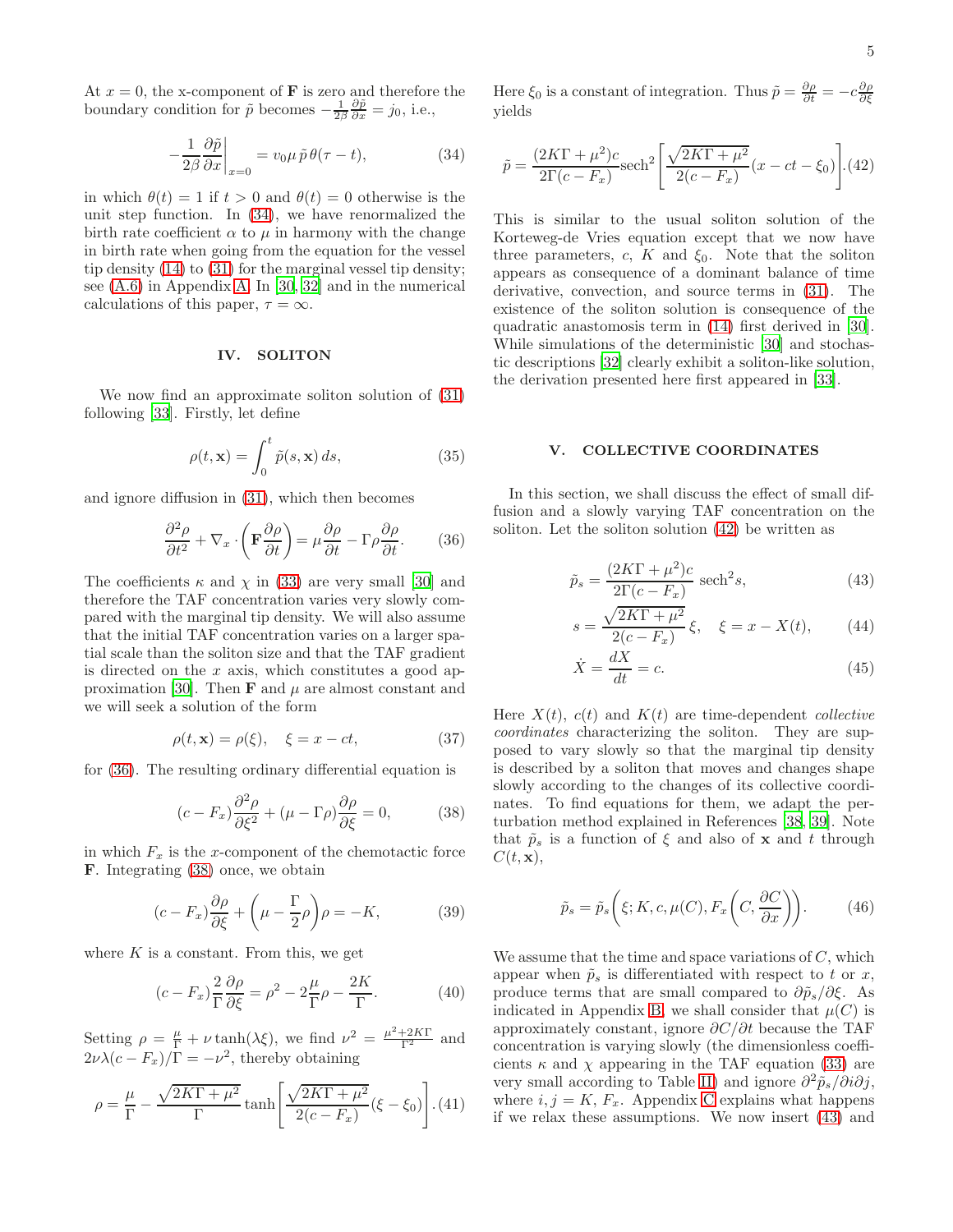[\(44\)](#page-5-6) into [\(31\)](#page-4-11), thereby obtaining

<span id="page-6-0"></span>
$$
\left(F_x - \dot{X}\right) \frac{\partial \tilde{p}_s}{\partial \xi} + \frac{\partial \tilde{p}_s}{\partial K} \dot{K} + \frac{\partial \tilde{p}_s}{\partial c} \dot{c} + \tilde{p}_s \nabla_x \cdot \mathbf{F}
$$

$$
+ \frac{\partial \tilde{p}_s}{\partial F_x} \left(\frac{\partial F_x}{\partial t} + \mathbf{F} \cdot \nabla_x F_x\right) - \frac{1}{2\beta} \left(\frac{\partial^2 \tilde{p}_s}{\partial \xi^2} + 2 \frac{\partial^2 \tilde{p}_s}{\partial \xi \partial F_x} \frac{\partial F_x}{\partial x} + \frac{\partial \tilde{p}_s}{\partial F_x} \Delta_x F_x\right) = \mu \tilde{p}_s
$$

$$
- \Gamma \tilde{p}_s \int_0^t \tilde{p}_s dt. \tag{47}
$$

Eq. [\(31\)](#page-4-11) with  $1/\beta = 0$  and constant **F** has the soliton solution  $(43)-(44)$  $(43)-(44)$ . Using this fact and  $(45)$ ,  $(47)$  becomes

<span id="page-6-1"></span>
$$
\frac{\partial \tilde{p}_s}{\partial K} \dot{K} + \frac{\partial \tilde{p}_s}{\partial c} \dot{c} = \mathcal{A},\tag{48}
$$
\n
$$
A = \frac{1}{2} \frac{\partial^2 \tilde{p}_s}{\partial s} \tilde{g}_s \tilde{\Sigma} \tilde{\Sigma} \tilde{\Sigma} \tilde{\Sigma} \tilde{\Sigma} \tilde{\Sigma} \tilde{\Sigma} \tilde{\Sigma} \tilde{\Sigma} \tilde{\Sigma} \tilde{\Sigma} \tilde{\Sigma} \tilde{\Sigma} \tilde{\Sigma} \tilde{\Sigma} \tilde{\Sigma} \tilde{\Sigma} \tilde{\Sigma} \tilde{\Sigma} \tilde{\Sigma} \tilde{\Sigma} \tilde{\Sigma} \tilde{\Sigma} \tilde{\Sigma} \tilde{\Sigma} \tilde{\Sigma} \tilde{\Sigma} \tilde{\Sigma} \tilde{\Sigma} \tilde{\Sigma} \tilde{\Sigma} \tilde{\Sigma} \tilde{\Sigma} \tilde{\Sigma} \tilde{\Sigma} \tilde{\Sigma} \tilde{\Sigma} \tilde{\Sigma} \tilde{\Sigma} \tilde{\Sigma} \tilde{\Sigma} \tilde{\Sigma} \tilde{\Sigma} \tilde{\Sigma} \tilde{\Sigma} \tilde{\Sigma} \tilde{\Sigma} \tilde{\Sigma} \tilde{\Sigma} \tilde{\Sigma} \tilde{\Sigma} \tilde{\Sigma} \tilde{\Sigma} \tilde{\Sigma} \tilde{\Sigma} \tilde{\Sigma} \tilde{\Sigma} \tilde{\Sigma} \tilde{\Sigma} \tilde{\Sigma} \tilde{\Sigma} \tilde{\Sigma} \tilde{\Sigma} \tilde{\Sigma} \tilde{\Sigma} \tilde{\Sigma} \tilde{\Sigma} \tilde{\Sigma} \tilde{\Sigma} \tilde{\Sigma} \tilde{\Sigma} \tilde{\Sigma} \tilde{\Sigma} \tilde{\Sigma} \tilde{\Sigma} \tilde{\Sigma} \tilde{\Sigma} \tilde{\Sigma} \tilde{\Sigma} \tilde{\Sigma} \tilde{\Sigma} \tilde{\Sigma} \tilde{\Sigma} \tilde{\Sigma} \tilde{\Sigma} \tilde{\Sigma} \tilde{\Sigma} \tilde{\Sigma} \tilde{\Sigma} \tilde{\Sigma} \tilde{\Sigma} \tilde{\Sigma} \tilde{\Sigma} \tilde{\Sigma} \tilde{\Sigma} \tilde{\Sigma} \tilde{\Sigma} \tilde{\Sigma} \tilde{\Sigma} \tilde{\Sigma} \tilde{\Sigma} \tilde{\Sigma} \tilde{\Sigma} \tilde{\Sigma} \tilde{\Sigma} \tilde{\Sigma} \tilde{\Sigma} \tilde{\Sigma} \tilde{\Sigma} \tilde{\Sigma} \
$$

$$
\mathcal{A} = \frac{1}{2\beta} \frac{\partial \overline{P} s}{\partial \xi^2} - \tilde{p}_s \nabla_x \cdot \mathbf{F} - \frac{\partial \overline{P} s}{\partial F_x} \left[ \mathbf{F} \cdot \nabla_x F_x - \frac{1}{2\beta} \Delta_x F_x \right] + \frac{1}{\beta} \frac{\partial^2 \tilde{p}_s}{\partial \xi \partial F_x} \frac{\partial F_x}{\partial x}.
$$
(49)

See Appendix [B](#page-11-1) for the precise meaning of these equations.

We now find collective coordinate equations (CCEs) for  $K$  and  $c$ . As the lump-like angiton moves on the  $x$ axis, we set  $y = 0$  to capture the location of its maximum. On the  $x$  axis, the profile of the angiton is the soliton [\(43\)](#page-5-6)-[\(44\)](#page-5-6). We first multiply [\(48\)](#page-6-1) by  $\partial \tilde{p}_s / \partial K$  and

integrate over  $x$ . We consider a fully formed soliton far from primary vessel and tumor. As it decays exponentially for  $|\xi| \gg 1$ , the soliton is considered to be localized on some finite interval  $(-\mathcal{L}/2, \mathcal{L}/2)$ . The coefficients in the soliton formulas [\(43\)](#page-5-6)-[\(44\)](#page-5-6) and the coefficients in [\(48\)](#page-6-1) depend on the TAF concentration at  $y = 0$ , therefore they are functions of  $x$  and time and get integrated over x. The TAF varies slowly on the support of the soliton, and therefore we can approximate the integrals over  $x$  by

<span id="page-6-6"></span>
$$
\int_{\mathcal{I}} F(\tilde{p}_s(\xi; x, t), x) dx
$$
\n
$$
\approx \frac{1}{\mathcal{L}} \int_{\mathcal{I}} \left( \int_{-\mathcal{L}/2}^{\mathcal{L}/2} F(\tilde{p}_s(\xi; x, t), x) d\xi \right) dx. (50)
$$

See Appendix [B.](#page-11-1) The interval  $\mathcal I$  over which we integrate should be large enough to contain most of the soliton, of extension  $\mathcal{L}$ . Thus the CCEs hold only after the initial soliton formation stage. Near the tumor, the boundary condition affects the soliton and we should exclude an interval near  $x = 1$  from  $\mathcal{I}$ . We shall specify the integration interval  $\mathcal I$  in the next section. Acting similarly, we multiply [\(48\)](#page-6-1) by  $\partial \tilde{p}_s / \partial c$  and integrate over x. From the two resulting formulas, we then find  $\dot{K}$  and  $\dot{c}$  as fractions. The factors  $1/\mathcal{L}$  cancel out from their numerators and denominators. As the soliton tails decay exponentially to zero, we can set  $\mathcal{L} \to \infty$  and obtain the following CCEs [\[33](#page-16-20)]

<span id="page-6-2"></span>
$$
\dot{K} = \frac{\int_{-\infty}^{\infty} \frac{\partial \tilde{p}_s}{\partial K} \mathcal{A} d\xi \int_{-\infty}^{\infty} \left(\frac{\partial \tilde{p}_s}{\partial c}\right)^2 d\xi - \int_{-\infty}^{\infty} \frac{\partial \tilde{p}_s}{\partial c} \mathcal{A} d\xi \int_{-\infty}^{\infty} \frac{\partial \tilde{p}_s}{\partial K} \frac{\partial \tilde{p}_s}{\partial c} d\xi}{\int_{-\infty}^{\infty} \left(\frac{\partial \tilde{p}_s}{\partial K}\right)^2 d\xi \int_{-\infty}^{\infty} \left(\frac{\partial \tilde{p}_s}{\partial c}\right)^2 d\xi - \left(\int_{-\infty}^{\infty} \frac{\partial \tilde{p}_s}{\partial c} \frac{\partial \tilde{p}_s}{\partial K} d\xi\right)^2},\tag{51}
$$

<span id="page-6-3"></span>
$$
\dot{c} = \frac{\int_{-\infty}^{\infty} \frac{\partial \tilde{p}_s}{\partial c} \mathcal{A} d\xi \int_{-\infty}^{\infty} \left(\frac{\partial \tilde{p}_s}{\partial K}\right)^2 d\xi - \int_{-\infty}^{\infty} \frac{\partial \tilde{p}_s}{\partial K} \mathcal{A} d\xi \int_{-\infty}^{\infty} \frac{\partial \tilde{p}_s}{\partial K} \frac{\partial \tilde{p}_s}{\partial c} d\xi}{\int_{-\infty}^{\infty} \left(\frac{\partial \tilde{p}_s}{\partial K}\right)^2 d\xi \int_{-\infty}^{\infty} \left(\frac{\partial \tilde{p}_s}{\partial c}\right)^2 d\xi - \left(\int_{-\infty}^{\infty} \frac{\partial \tilde{p}_s}{\partial c} \frac{\partial \tilde{p}_s}{\partial K} d\xi\right)^2}.
$$
\n(52)

In these equations, all terms varying slowly in space have been averaged over the interval  $\mathcal{I}$ . The last term in [\(49\)](#page-6-1) is odd in  $\xi$  and does not contribute to the integrals in [\(51\)](#page-6-2) and [\(52\)](#page-6-3) whereas all other terms in [\(49\)](#page-6-1) are even in  $\xi$  and do contribute. The integrals appearing in [\(51\)](#page-6-2) and [\(52\)](#page-6-3) are calculated in Appendix [D.](#page-14-0) The resulting CCEs are

<span id="page-6-4"></span>
$$
\dot{K} = \frac{(2K\Gamma + \mu^2)^2}{4\Gamma\beta(c - F_x)^2} \frac{\frac{4\pi^2}{75} + \frac{1}{5} + \left(\frac{2F_x}{5c} - \frac{2\pi^2}{75} - \frac{9}{10}\right)F_x}{\left(1 - \frac{4\pi^2}{15}\right)\left(1 - \frac{F_x}{2c}\right)^2} - \frac{2K\Gamma + \mu^2}{2\Gamma c\left(1 - \frac{F_x}{2c}\right)} \left(c\nabla_x \cdot \mathbf{F} + \mathbf{F} \cdot \nabla_x F_x - \frac{\Delta_x F_x}{2\beta}\right) (53)
$$

<span id="page-6-5"></span>
$$
\dot{c} = -\frac{7(2K\Gamma + \mu^2)}{20\beta(c - F_x)} \frac{1 - \frac{4\pi^2}{105}}{\left(1 - \frac{4\pi^2}{15}\right)\left(1 - \frac{F_x}{2c}\right)} \n+ \frac{\mathbf{F} \cdot \nabla_x F_x - (c - F_x) \nabla_x \cdot \mathbf{F} - \frac{\Delta_x F_x}{2\beta}}{2 - \frac{F_x}{c}},
$$
\n(54)

in which the functions of  $C(t, x, y)$  have been averaged over the interval  $\mathcal I$  and we have set  $y = 0$ . We expect the CCEs [\(53\)](#page-6-4)-[\(54\)](#page-6-5) to describe the mean behavior of the soliton whenever it is far from primary vessel and tumor. We back this point of view by the numerical simulations reported in the next section.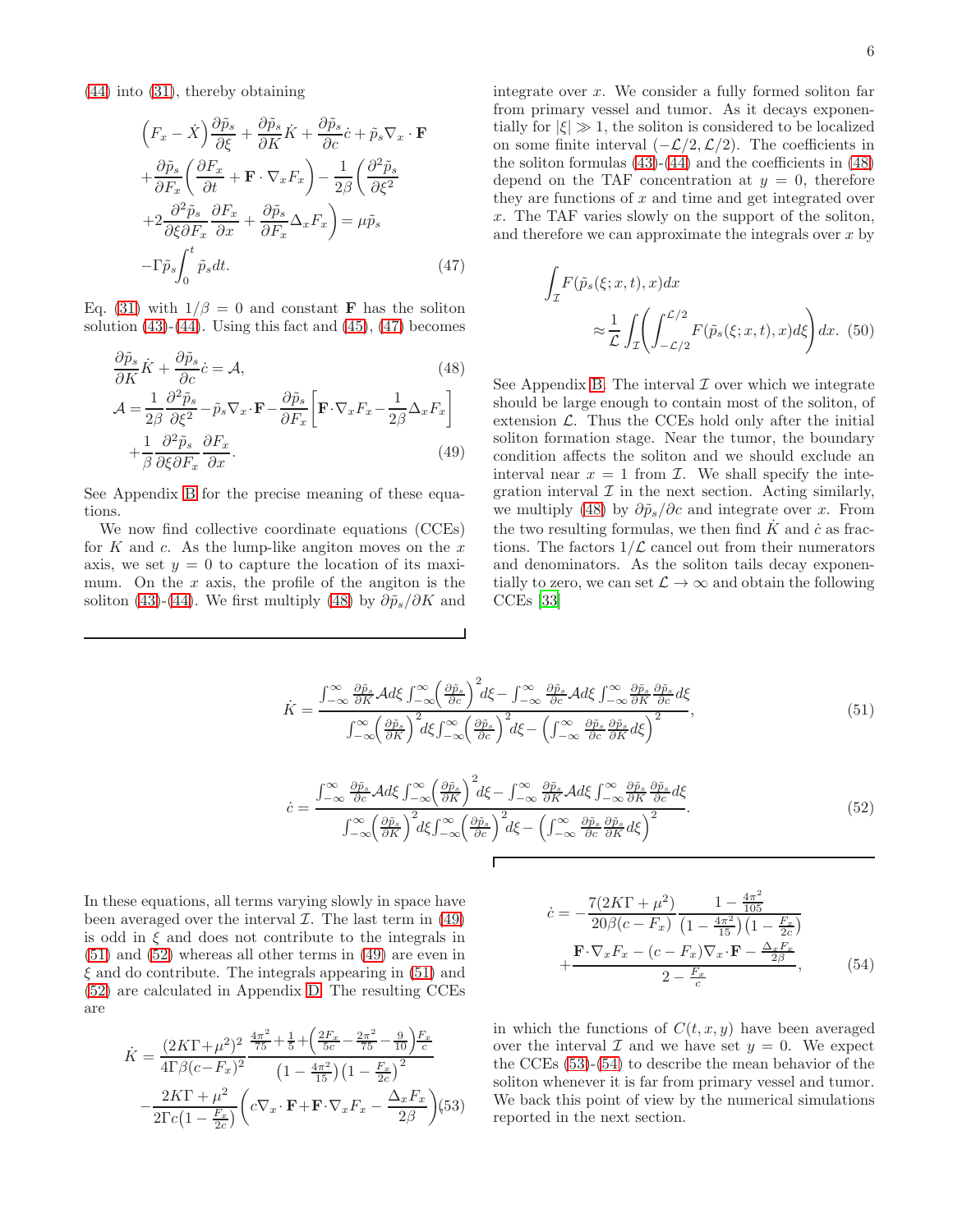## <span id="page-7-0"></span>VI. NUMERICAL RESULTS

Based on numerical simulations [\[33](#page-16-20)], we expect that the vessel tip density approaches the soliton after some time. Initially there are few tips and the density is small so that the nonlinear anastomosis terms in [\(14\)](#page-3-5) or in [\(31\)](#page-4-11) are small. Tips proliferate and the anastomosis terms kick in. The soliton formation should be described as the solution of a semi-infinite initial-boundary value problem. Ideally, we would match the solution of the soliton formation stage with a stage of a soliton moving far from boundaries, which is the crucial stage described by Equations [\(53\)](#page-6-4)-[\(54\)](#page-6-5) for the collective coordinates. We expect the soliton solution to be an asymptotically stable solution of the vessel tip density equation [\(14\)](#page-3-5) on the whole 1D real line and also for the 2D slab geometry considered in this paper (provided the primary vessel is at  $x = -\infty$ and the tumor is at  $x = +\infty$ ). For a slowly varying TAF density, the stable soliton will instantaneously adapt its shape and velocity according to the solution of the CCEs  $(53)-(54)$  $(53)-(54)$  $(53)-(54)$ .

In this paper, we will solve numerically the full equa-tions [\(14\)](#page-3-5) (with  $q = 1$ ) and [\(15\)](#page-3-5) for the vessel tip density and the TAF density (deterministic description), which we will also obtain by ensemble averages from stochastic simulations as explained in [\[32](#page-16-16)]. From these simulations, we will obtain the evolution of the soliton collective coordinates thereby reconstructing the marginal tip density at  $y = 0$  from [\(43\)](#page-5-6). The soliton provides a simple description of tumor induced angiogenesis that agrees with numerical simulations of the stochastic process and with numerical simulations of the deterministic description.

Both deterministic or stochastic simulations show that the soliton is formed after some time  $t_0 = 0.2$  (10 hours) following angiogenesis initiation. To find the soliton evolution afterwards, we need to solve the CCEs [\(53\)](#page-6-4)-[\(54\)](#page-6-5) whose coefficients are spatial averages over a certain interval  $x \in \mathcal{I}$  that depend on the TAF concentration  $C(t, x, y)$  and its derivatives calculated at  $y = 0$ . The interval  $\mathcal I$  should exclude regions affected by boundaries. We calculate the spatially averaged coefficients in [\(53\)](#page-6-4)- [\(54\)](#page-6-5) by: (i) approximating all differentials by second order finite differences, (ii) setting  $y = 0$ , and (iii) averaging the coefficients from  $x = 0$  to 0.6 by taking the arithmetic mean of their values at all grid points in the interval  $\mathcal{I} = (0, 0.6]$ . For  $x > 0.6$ , the boundary condition at  $x = 1$  influences the outcome and therefore we leave values for  $x > 0.6$  out of the averaging.

The initial conditions for the CCEs [\(45\)](#page-5-6), [\(53\)](#page-6-4) and [\(54\)](#page-6-5) are set as follows.  $X(t_0) = X_0$  is the location of the marginal tip density maximum,  $\tilde{p}(t_0, x = X_0, 0)$ . We find  $X_0 = 0.22$  from the deterministic description and  $X_0 =$ 0.2 from the stochastic description. We set  $c(t_0) = c_0$  =  $X_0/t_0$ .  $K(t_0) = K_0$  is determined so that the maximum marginal tip density at  $t = t_0$  coincides with the soliton peak. This yields  $K_0 = 173$  (deterministic description) and 39 (stochastic description). Solving the CCEs [\(45\)](#page-5-6), [\(53\)](#page-6-4) and [\(54\)](#page-6-5) with these initial conditions, we obtain the



<span id="page-7-1"></span>FIG. 1: Evolution of the collective coordinates: (a)  $K(t)$ , (b)  $c(t)$ , and (c)  $X(t)$ .

curves depicted in Figure [1.](#page-7-1)

Using the soliton collective coordinates depicted in Fig-ure [1](#page-7-1) and  $(43)-(44)$  $(43)-(44)$ , we reconstruct the marginal vessel tip density and find its maximum value and the location thereof for all times  $t > t_0$ . Figure [2](#page-8-0) shows that the soliton as predicted from the CCEs [\(45\)](#page-5-6), [\(53\)](#page-6-4) and [\(54\)](#page-6-5) compares very well with the tip density obtained by direct numerical simulation of the deterministic equations. An alternative way to find the coefficients of the CCEs and their proper initial conditions is to use ensemble averages of the stochastic process. Figure [3](#page-8-1) shows that such reconstruction of the soliton agrees very well with the vessel tip density provided by ensemble averages of the stochastic process during the 14 hour time interval when soliton motion is not affected by boundaries. There is a large discrepancy between the maximum marginal tip density as predicted by the soliton and by the stochastic process during the first 10 hours of angiogenesis, which clearly marks the duration of the initial stage of soliton formation. After this stage, we note that the location of the maximum of the marginal tip density is very closely pre-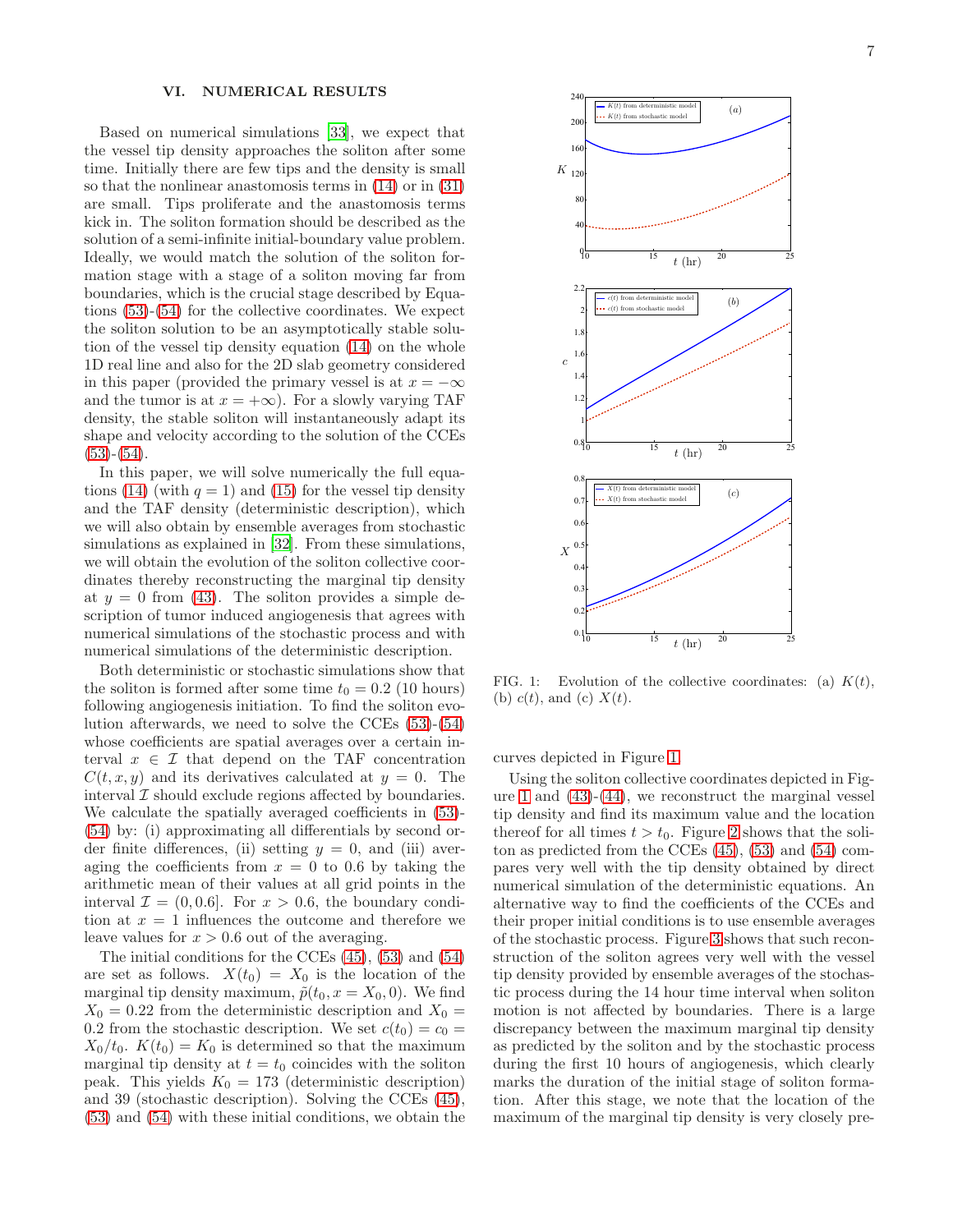

<span id="page-8-0"></span>FIG. 2: Deterministic description: Comparison between the maximum value of  $\tilde{p}(t, x, 0)$  and its value as predicted by soliton collective coordinates. (a) Evolution of the maximum value of the marginal tip density (relative error smaller than 4.5%). (b) Evolution of the position of the maximum marginal tip density on [0, 1] (at  $t = 20$  and 22 h, the absolute error is the space step in the numerical method,  $\Delta x = 0.02$ ; at  $t = 24$ h, the error is  $4\Delta x$ ).

dicted by the location of the soliton peak as a function of time, both by using ensemble averages of the stochastic process as in Figure [3](#page-8-1) or by solving numerically the deterministic description as in Figure [2.](#page-8-0) This is also clearly shown in the reconstruction of the soliton marginal tip density depicted in Figure [4.](#page-9-1)

So far, our reconstructions have been based on ensemble averages or, what is quite similar, the marginal tip density as given by the deterministic description. In past work [\[32\]](#page-16-16), we have shown that fluctuations about the mean are large and therefore the stochastic process is not self-averaging for a single realization: anastomosis precludes the formation of a large number of active tips that may enforce mean-field behavior. However a deterministic description is still possible for averages over a sufficiently large number of realizations of the stochastic



<span id="page-8-1"></span>FIG. 3: Same as in Figure [2](#page-8-0) for the stochastic description. The zoom in Figure  $3(a)$  corresponds to Figure  $2(a)$  but we have drawn the same figure with a larger time span to show more clearly the time interval over which the soliton approximates the maximum marginal tip density. The relative error is smaller than 6.7% for the maximum marginal tip density (calculated by ensemble average over 400 realizations [\[32](#page-16-16)]), whereas the error in the predicted position of the maximum marginal tip density is  $\Delta x = 0.02$  at 22h and 2 $\Delta x$  at 24 h.

process (four hundred realizations suffice), as explained extensively in [\[32\]](#page-16-16). This raises an important question: How well do these ensemble averages and the soliton construction represent single replicas of the stochastic process? Figure [5](#page-9-2) gives a positive answer for the location of the soliton peak: The position of the soliton peak is a good approximation to the location of the maximum marginal tip density for different replicas of the stochastic process. While vessel networks may differ widely from replica to replica, the position of the maximum marginal tip density is about the same for different replicas. As the maximum of the marginal tip density is a good measure of the advancing vessel network, the soliton peak location also characterizes it. The existence of other seemingly self-averaging quantities related to the soliton is an open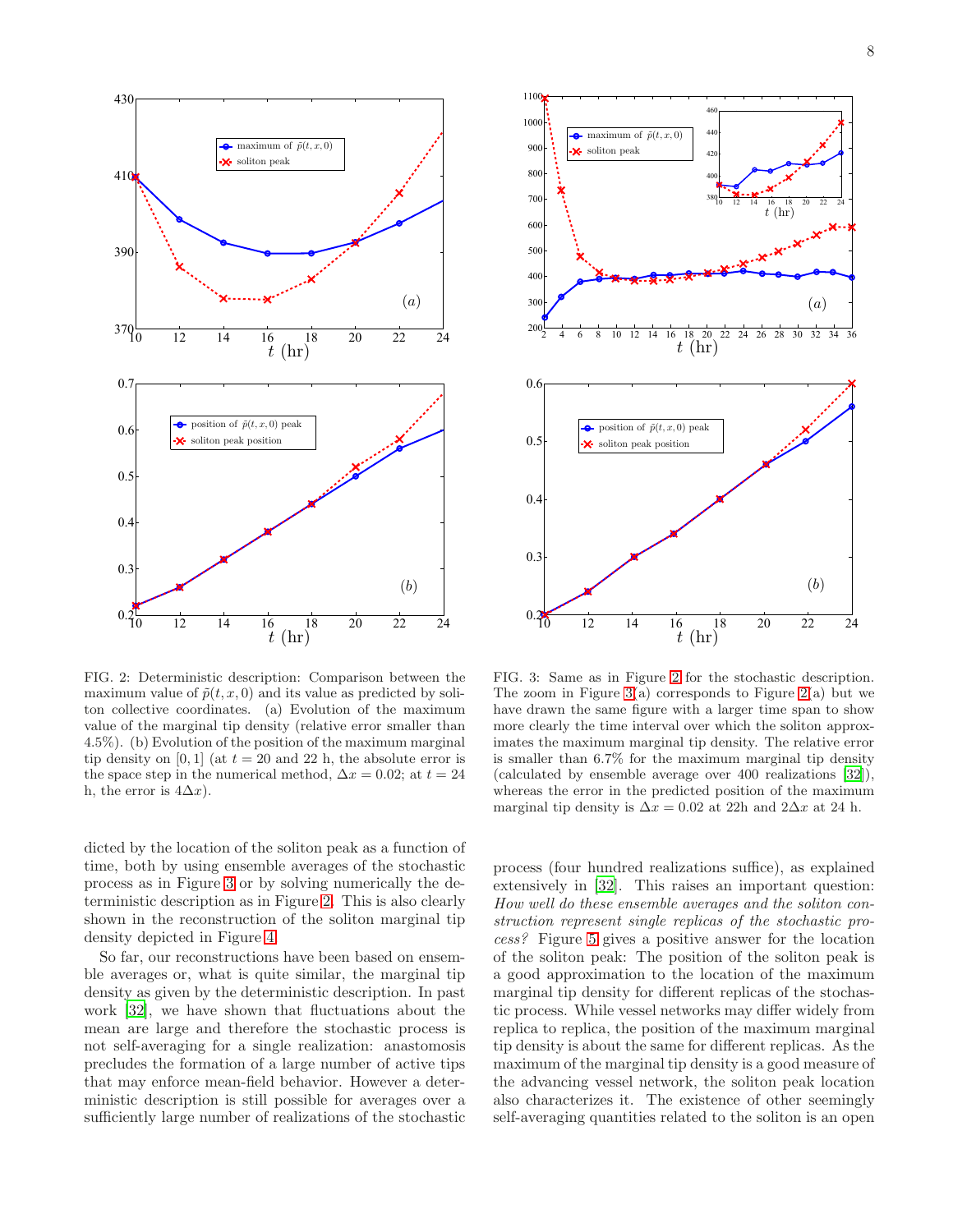

<span id="page-9-1"></span>FIG. 4: Comparison of the marginal tip density profile to that of the moving soliton for (a) and (b): Deterministic description; (c) and (d): Stochastic description averaged over 400 replicas.

question.

We can use the soliton construction as a simple means to evaluate the influence of new mechanisms on angiogenesis. For instance, suppose that some drug causes the friction coefficient  $\beta$  to increase fivefold. Then the marginal tip density gets delayed as shown by Figure [6.](#page-9-3) This can be evaluated easily and cheaply by solving the CCEs. What does this mean for replicas of the angiogenesis process? Figure [7](#page-10-1) displays the vessel networks formed after 36 hours for  $\beta = 5.88$  and 29.4 in two different replicas of the stochastic process. For  $\beta = 5.88$ , the vessel network of one replica of the angiogenesis process has reached the tumor at  $x = 1$  after 36 hours, for  $\beta = 29.4$  the vessel network is only half way through its road to the tumor after that time. Had the increase in  $\beta$  been the result of some therapy, we could have ascer-



<span id="page-9-2"></span>FIG. 5: Position of the soliton peak density compared to that of the maximum marginal tip density for different replicas of the stochastic process.



<span id="page-9-3"></span>FIG. 6: Marginal vessel tip density profiles at 24 (dashed lines) and 36 hours (solid lines) for  $\beta = 5.88$  (blue lines), and  $\beta = 29.4$  (red lines).

tained its merits by solving the CCEs and inferring the arrest of the vessel network from the result.

## <span id="page-9-0"></span>VII. CONCLUSIONS

Previous work has shown that a simple stochastic model of tumor induced angiogenesis could be described deterministically by an integrodifferential equation of Fokker-Planck type with a linear birth term and a nonlinear death (anastomosis) term [\[30,](#page-16-15) [32](#page-16-16)]. Anastomosis keeps the number of vessel tips rather small (about one hundred) and therefore the vessel tip density has to be reconstructed from ensemble averages of the stochastic process, which is not self-averaging. Numerical simulations of stochastic and deterministic equations show that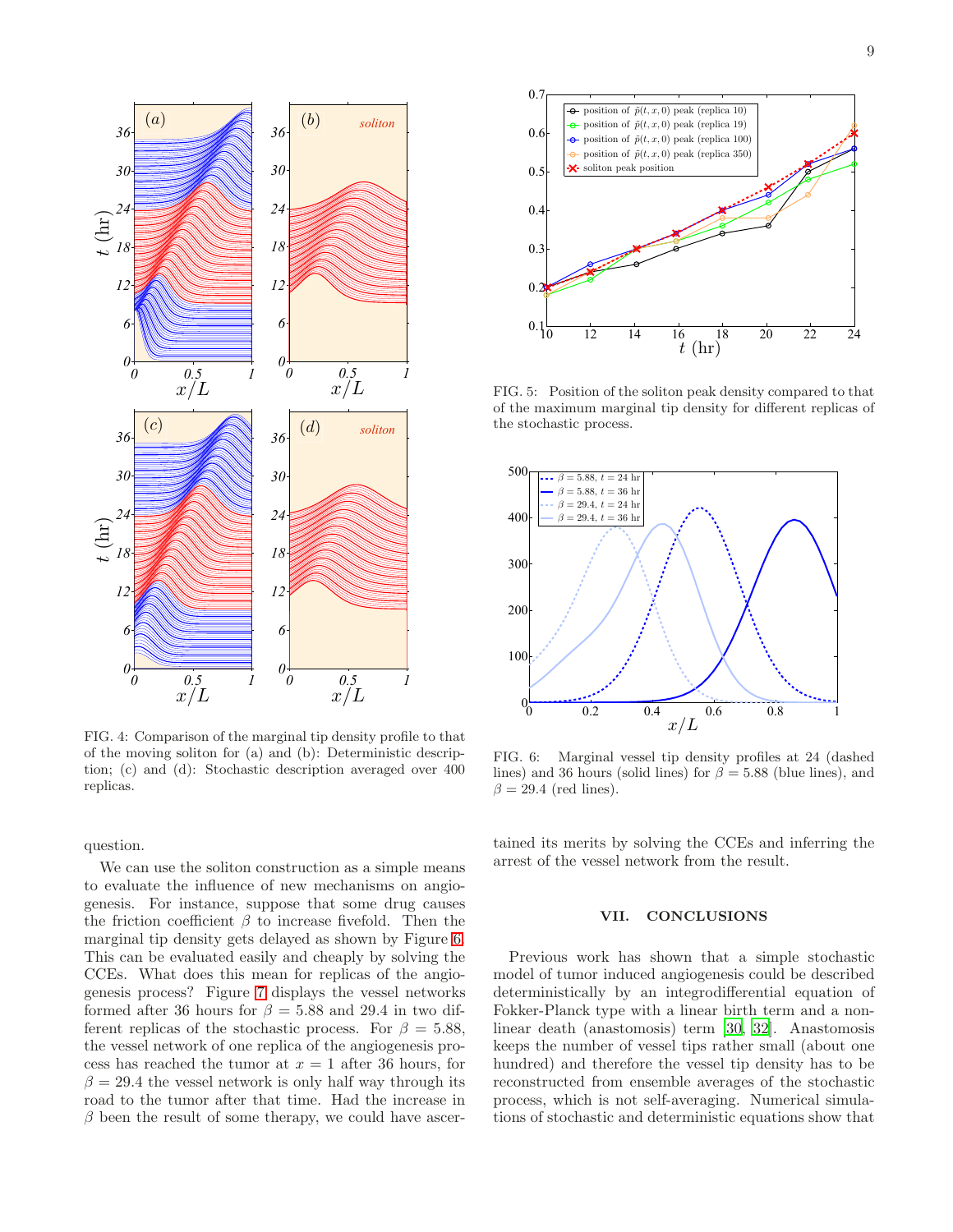

<span id="page-10-1"></span>FIG. 7: Comparison between the vessel networks of two replicas after 36 hours for (a)  $\beta = 5.88$ , and (b)  $\beta = 29.4$ . The TAF level curves have also been depicted.

the vessel tip density advances from the primary vessel towards the tumor as a stable moving lump or angiton whose profile along the  $x$  axis is soliton-like [\[30](#page-16-15), [32](#page-16-16), [33\]](#page-16-20). An analytic formula for the longitudinal profile of the angiton (called the "soliton" in this paper) can be deduced by ignoring spatio-temporal variation of the tumor angiogenic factor and diffusion [\[33\]](#page-16-20). This formula involves two collective coordinates that characterize the shape and velocity of the soliton [\[33\]](#page-16-20).

In the present work, we have derived the reduced equation for the marginal tip density by means of a Chapman-Enskog method. We have deduced the differential equations for the collective coordinates whose terms involve spatial averages over the fully grown soliton far from the tumor. We can deduce these equations both from the deterministic description and from ensemble averages of the full stochastic model. In both cases, the soliton provides a good reconstruction of the deterministic marginal tip density or its version based on ensemble averages, provided the soliton is not too close to the tumor. As said before, fluctuations are large because anastomosis keeps a small number of active vessel tips at all time. Nevertheless, we have shown that the position of the maximum marginal tip density as given by the soliton is quite close to that given by any replica of the stochastic angiogenesis process. This indicates that the simple soliton construction yields good predictions of the evolution of the blood vessel network.

There are mechanisms not included in our stochastic conceptual model of angiogenesis. However, many mechanisms such as haptotaxis can be included by adding terms to the force  $\bf{F}$  in the Langevin equation for the vessel tips that depend on additional continuum fields (fibronectin, matrix degrading enzymes, etc; see e.g., [\[21\]](#page-16-14)). The effects of anti-angiogenic factors could be treated by including additional reaction-diffusion equations and their effects on the vessel tips [\[14](#page-16-25)]. Such terms can be straightforwardly incorporated to the equations for the soliton collective coordinates using the same methodology as explained in the present paper. There 10

are other models that postulate reinforced random walks [\[12,](#page-16-11) [15,](#page-16-12) [16\]](#page-16-13) or cellular Potts models with Monte Carlo dynamics [\[20,](#page-16-17) [25,](#page-16-26) [31\]](#page-16-7) instead of Langevin equations to describe the extension of vessel tips. Insofar as Fokker-Planck equations can be derived from master equations in appropriate limits [\[40](#page-17-2)] and branching and anastomosis are similar to those of our conceptual model, we could use the same methodology as in the present paper to study such models. Let us recall that the soliton solution comes through a balance of birth and death terms, convection and time derivative terms in the equation for the marginal tip density. These terms would also appear in special limits of the random walk or cellular Potts models. We consider the work presented in this paper a blueprint for using the soliton methodology to analyze more complex angiogenesis models and a first step to control angiogenesis through soliton dynamics.

#### Acknowledgments

We thank Vincenzo Capasso, Bjorn Birnir and Boris Malomed for fruitful discussions. This work has been supported by the Ministerio de Economía y Competitividad grant MTM2014-56948-C2-2-P.

## <span id="page-10-0"></span>Appendix A: Boundary conditions for the deterministic equations

The nondimensional boundary conditions for the TAF are [\[30](#page-16-15)]

$$
\frac{\partial C}{\partial x}(t,0,y) = 0, \ \frac{\partial C}{\partial x}(t,1,y) = \frac{aL}{d_2 C_R} e^{-y^2 L^2/b^2}
$$
 (A.1)

(*b* is half the tumor width) and  $\lim_{y\to\pm\infty} C = 0$ . We do not intend to follow the process of angiogenesis beyond the time that vessels tip have arrived at the tumor and therefore we do not give the latter a finite length. We use a Gaussian as the initial condition for the TAF

$$
C(0, x, y) = 1.1 e^{-[(x-1)^2 L^2/c^2 + y^2 L^2/b^2]}, \quad (A.2)
$$

for appropriate  $b$  and  $c$ . The boundary conditions for the tip density are [\[30](#page-16-15)]

<span id="page-10-2"></span>
$$
p^{+}(t, 0, y, v, w) = \frac{e^{-|\mathbf{v} - \mathbf{v}_0|^2}}{\int_0^{\infty} \int_{-\infty}^{\infty} v' e^{-|\mathbf{v}' - \mathbf{v}_0|^2} dv' dw'}
$$
  
\n
$$
\times \left[ j_0(t, y) - \int_{-\infty}^0 \int_{-\infty}^{\infty} v' p^{-}(t, 0, y, v', w') dv' dw' \right] (A.3)
$$
  
\n
$$
p^{-}(t, 1, y, v, w) = \frac{e^{-|\mathbf{v} - \mathbf{v}_0|^2}}{\int_{-\infty}^0 \int_{-\infty}^{\infty} e^{-|\mathbf{v}' - \mathbf{v}_0|^2} dv' dw'}
$$
  
\n
$$
\times \left[ \tilde{p}(t, 1, y) - \int_0^{\infty} \int_{-\infty}^{\infty} p^{+}(t, 1, y, v', w') dv' dw' \right], (A.4)
$$
  
\n
$$
p(t, \mathbf{x}, \mathbf{v}) \to 0 \text{ as } |\mathbf{v}| \to \infty, \qquad (A.5)
$$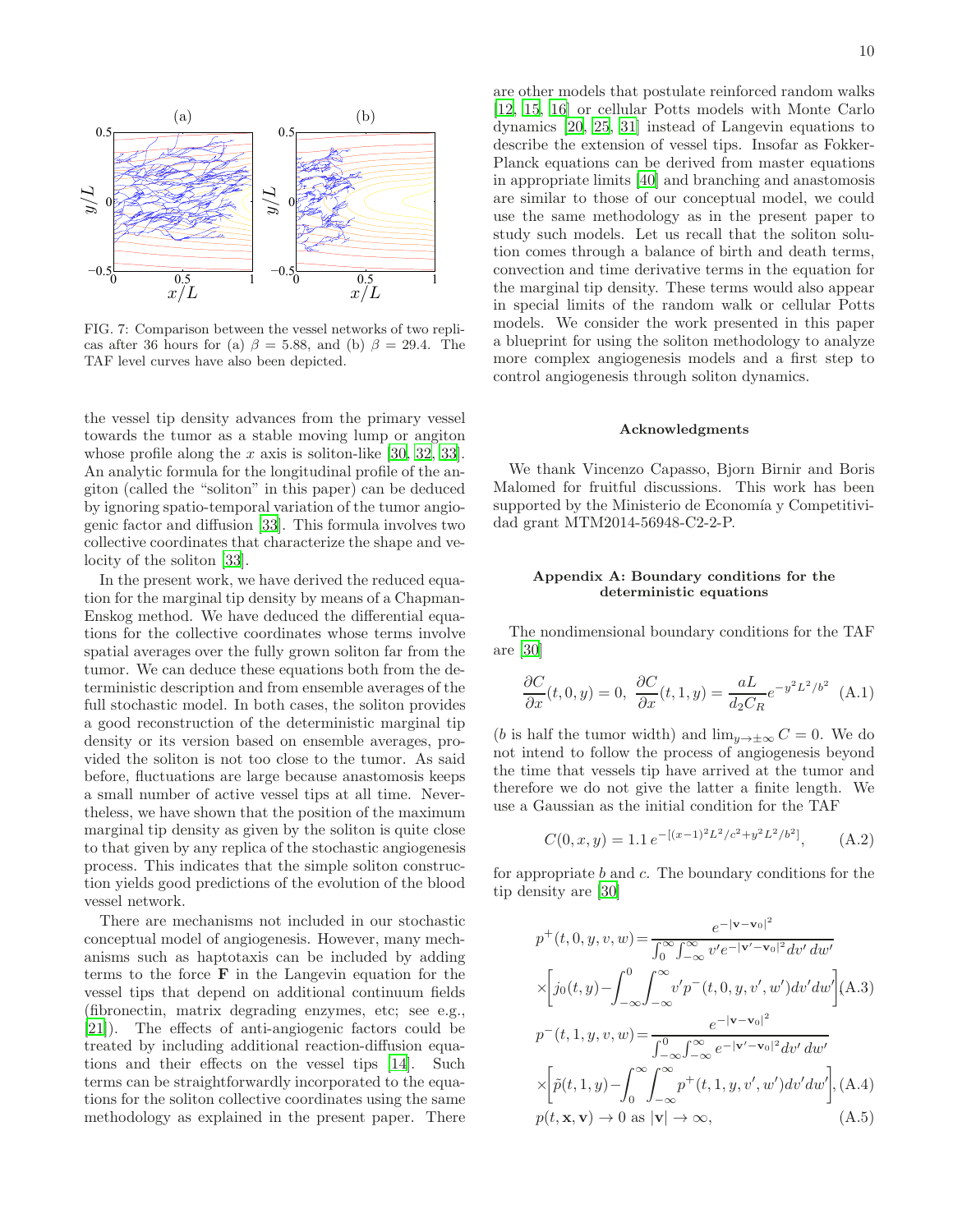where  $p^{+} = p$  for  $v > 0$  and  $p^{-} = p$  for  $v < 0$ ,  $\mathbf{v} = (v, w)$ . An absorbing boundary condition  $p = 0$  on the tumor surface would be more realistic than [\(A.4\)](#page-10-2). However this would be computationally more costly as we would need to include a slab that extends beyond  $x = 1$ . However the difference with the present results would be appreciable at the last stage when the vessel tips arrive at the tumor, something we do not study specifically in the present paper. In  $(A.3)$ , the tip flux density at  $x = 0$  is [\[30](#page-16-15)]

<span id="page-11-0"></span>
$$
j_0(t, y) = v_0 \alpha(C(t, 0, y)) p(t, 0, y, v_0, w_0) \theta(\tau - t), \quad (A.6)
$$

for the vector velocity  $\mathbf{v}_0 = (v_0, w_0)$ , with  $|\mathbf{v}_0| = 1$ . Different from [\[30\]](#page-16-15), we have included the step function  $\theta(\tau - t)$  in [\(A.6\)](#page-11-0). With  $\tau = \infty$  as in [\[30,](#page-16-15) [32](#page-16-16)], the primary vessel keeps injecting tip density for all time. However, this may be artificial, as the primary vessel does not inject any more vessels after  $t = 0+$  in many experiments on early stage angiogenesis. Then  $\tau$  in [\(A.6\)](#page-11-0) may be a small time of the order of the time step used in a numerical code. The original boundary condition in [\[30](#page-16-15)] did not include the unit step function and, as a consequence, the deterministic description given by the tip density equation and its boundary conditions had an artificial injection of tip density at  $x = 0$  for all  $t > 0$ . The deterministic description including boundary conditions can be proved to have a solution [\[41](#page-17-3)].

# <span id="page-11-1"></span>Appendix B: Derivation of equation [\(50\)](#page-6-6) and meaning of the CCEs

Let  $\mathcal{I} = (a, b)$  and let us assume that  $\xi + X = x/\epsilon$ , with  $\epsilon \ll 1$ , for a fixed time. Let us consider the initial value problem

$$
\frac{d\Lambda}{dx} = F(\tilde{p}(\xi; x), x), \quad \Lambda(a) = 0,
$$
 (B.1)

and solve it by using multiple scales x and  $\xi$ , and the assumption  $\Lambda = \Lambda^{(0)}(\xi, x) + \epsilon \Lambda^{(1)}(x, \xi) + O(\epsilon^2)$ . We find the hierarchy of equations

<span id="page-11-3"></span>
$$
\frac{\partial \Lambda^{(0)}}{\partial \xi} = 0,\tag{B.2}
$$

$$
\frac{\partial \Lambda^{(1)}}{\partial \xi} = F(\tilde{p}(\xi; x), x) - \frac{\partial \Lambda^{(0)}}{\partial x}, \quad (B.3)
$$

and so on. [\(B.2\)](#page-11-3) means that  $\Lambda^{(0)}$  depends only on x. Assuming boundary conditions  $\tilde{p}(\pm \mathcal{L}/2; x) = 0$ , [\(B.3\)](#page-11-3) has a solution bounded in  $\xi$  for large  $\xi$  provided the integral of its right hand side over  $\xi$  is zero, which yields

$$
\frac{\partial \Lambda^{(0)}}{\partial x} = \frac{1}{\mathcal{L}} \int_{-\mathcal{L}/2}^{\mathcal{L}/2} F(\tilde{p}(\xi; x), x) \, d\xi. \tag{B.4}
$$

Then  $\Lambda^{(0)}(b)$  gives the formula [\(50\)](#page-6-6), which is typical in homogenization theory.

Consider now Eq. [\(46\)](#page-5-7) with  $\mu(C)$  $\int_a^b \mu(C(t, x, 0)) dx/(b - a) \equiv \overline{\mu}$  and a similar definition for  $\overline{F_x}$ . According to the assumptions specified below [\(46\)](#page-5-7), we may write

$$
\tilde{p}_s = \tilde{p}_s \left( \xi; K, c, \overline{\mu}, F_x \left( C, \frac{\partial C}{\partial x} \right) \right) = \tilde{p}_s(\xi; K, c, \overline{\mu}, \overline{F_x}) \n+ \frac{\partial \tilde{p}_s}{\partial F_x} (\xi; K, c, \overline{\mu}, \overline{F_x}) (F_x - \overline{F_x}) + \dots
$$
\n(B.5)

Then

$$
\nabla_x \tilde{p}_s = \mathbf{e}_x \frac{\partial \tilde{p}_s}{\partial \xi} (\xi; K, c, \overline{\mu}, \overline{F_x}) + \frac{\partial \tilde{p}_s}{\partial F_x} (\xi; K, c, \overline{\mu}, \overline{F_x}) \nabla_x F_x + \dots,
$$
 (B.6)

and similarly for  $\Delta_x \tilde{p_s}$ . Here  $\mathbf{e}_x = (1,0)$ . Using these formulas, we find  $A$  in [\(49\)](#page-6-1) with the following meaning:

$$
\mathcal{A} = \frac{1}{2\beta} \frac{\partial^2 \tilde{p}_s}{\partial \xi^2} (\xi; K, c, \overline{\mu}, \overline{F_x}) - \tilde{p}_s (\xi; K, c, \overline{\mu}, \overline{F_x}) \nabla_x \cdot \mathbf{F}
$$

$$
- \frac{\partial \tilde{p}_s}{\partial F_x} (\xi; K, c, \overline{\mu}, \overline{F_x}) \left[ \mathbf{F} \cdot \nabla_x F_x - \frac{1}{2\beta} \Delta_x F_x \right]
$$

$$
+ \frac{1}{\beta} \frac{\partial^2 \tilde{p}_s}{\partial \xi \partial F_x} (\xi; K, c, \overline{\mu}, \overline{F_x}) \frac{\partial F_x}{\partial x}.
$$
(B.7)

Then the CCEs become

$$
\dot{K} = \frac{(2K\Gamma + \overline{\mu}^2)^2}{4\Gamma\beta(c - \overline{F_x})^2} \frac{\frac{4\pi^2}{75} + \frac{1}{5} + \left(\frac{2\overline{F_x}}{5c} - \frac{2\pi^2}{75} - \frac{9}{10}\right)\overline{F_x}}{\left(1 - \frac{4\pi^2}{15}\right)\left(1 - \frac{\overline{F_x}}{2c}\right)^2}
$$
\n
$$
-\frac{2K\Gamma + \overline{\mu}^2}{2\Gamma\left(c - \frac{\overline{F_x}}{2}\right)} \left(c\overline{\nabla_x \cdot \mathbf{F}} + \overline{\mathbf{F} \cdot \nabla_x F_x} - \frac{\overline{\Delta_x F_x}}{2\beta}\right) \text{B.8}
$$

$$
\dot{c} = -\frac{7(2K\Gamma + \overline{\mu}^2)}{20\beta(c - \overline{F_x})} \frac{1 - \frac{4\pi^2}{105}}{\left(1 - \frac{4\pi^2}{15}\right)\left(1 - \frac{\overline{F_x}}{2c}\right)} \n+ \frac{\overline{\mathbf{F} \cdot \nabla_x F_x} - (c - \overline{F_x}) \overline{\nabla_x \cdot \mathbf{F}} - \frac{\overline{\Delta_x F_x}}{2\beta}}{2 - \frac{\overline{F_x}}{c}}, \quad (B.9)
$$

as indicated in Section [V.](#page-5-1)

# <span id="page-11-2"></span>Appendix C: Extended collective coordinate equations for a soliton far from primary vessel and tumor

In this Appendix, we will find the CCEs without the assumptions that  $\mu$  is constant and that the time variation of the TAF concentration is negligible. To obtain the CCEs, we need to substitute the soliton [\(43\)](#page-5-6) into [\(31\)](#page-4-11). According to [\(43\)](#page-5-6), the soliton is a function

$$
\tilde{p}_s = \tilde{p}_s\bigg(\xi; K, c, \mu(C), F_x\bigg(C, \frac{\partial C}{\partial x}\bigg)\bigg),\tag{C.1}
$$

so that we have the expressions: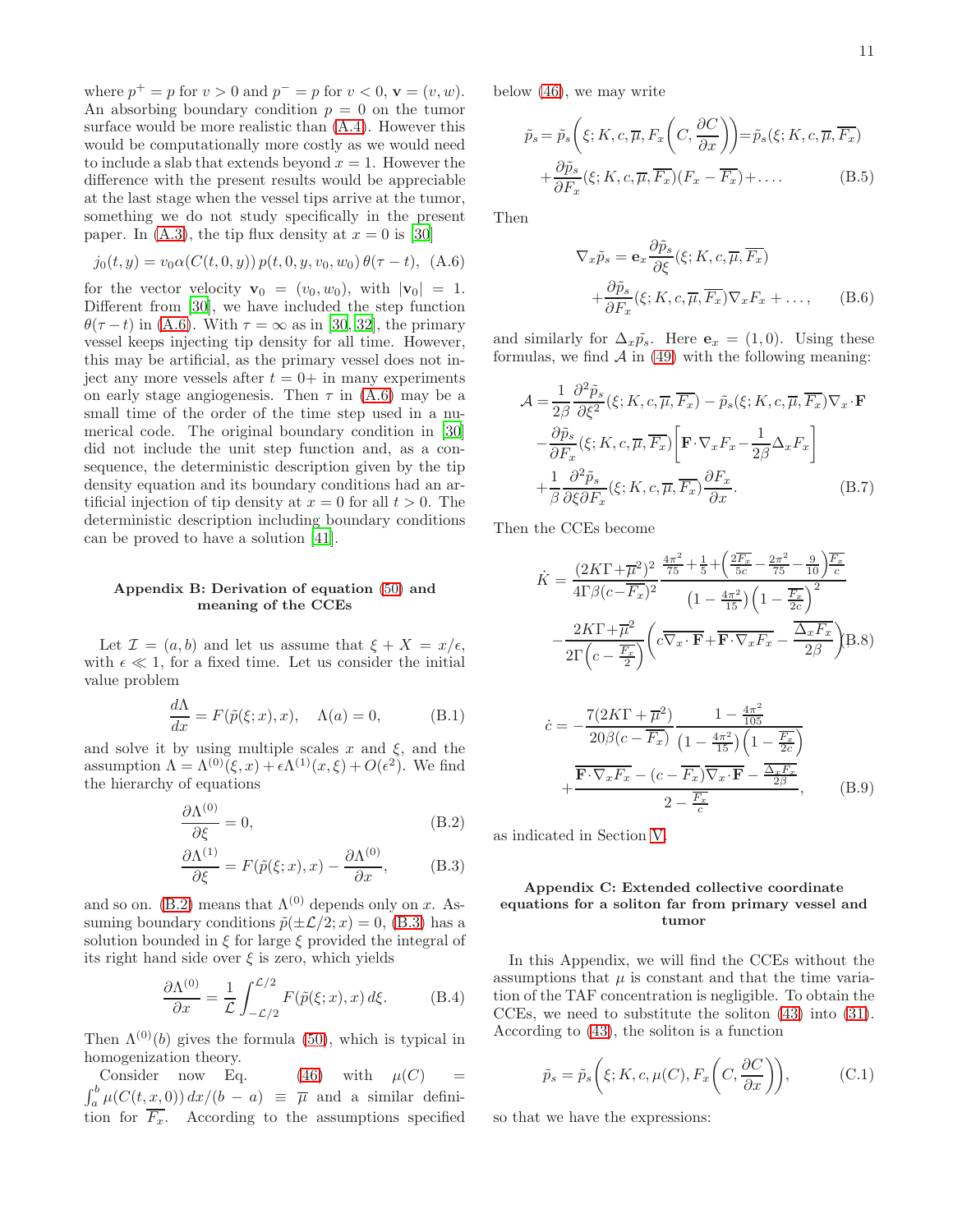<span id="page-12-0"></span>
$$
\nabla_x \tilde{p}_s = \mathbf{e}_x \frac{\partial \tilde{p}_s}{\partial \xi} + \frac{\partial \tilde{p}_s}{\partial \mu} \mu_C \nabla_x C + \frac{\partial \tilde{p}_s}{\partial F_x} \nabla_x F_x = \mathbf{e}_x \frac{\partial \tilde{p}_s}{\partial \xi} + \frac{\partial \tilde{p}_s}{\partial K} \frac{\mu \mu_C}{\Gamma} \nabla_x C + \frac{\partial \tilde{p}_s}{\partial F_x} \nabla_x F_x,
$$
\n(C.2)\n
$$
\frac{\partial^2 \tilde{p}_s}{\partial \xi} + \frac{\partial \tilde{p}_s}{\partial \xi} \mu \mu_C \nabla_x C + (\mu^2 + \mu \mu_C) |\nabla_C|^2 = \partial \tilde{p}_s \frac{\partial^2 \tilde{p}_s}{\partial \xi} \frac{\partial^2 \tilde{p}_s}{\partial \xi^2} \frac{\partial^2 \tilde{p}_s}{\partial \xi^2}.
$$

$$
\Delta_{x}\tilde{p}_{s} = \frac{\partial^{2}\tilde{p}_{s}}{\partial\xi^{2}} + \frac{\partial\tilde{p}_{s}}{\partial K} \frac{\mu\mu_{C}\Delta_{x}C + (\mu_{C}^{2} + \mu\mu_{CC})|\nabla_{x}C|^{2}}{\Gamma} + \frac{\partial\tilde{p}_{s}}{\partial F_{x}}\Delta_{x}F_{x} + \frac{\partial^{2}\tilde{p}_{s}}{\partial K^{2}}\frac{\mu^{2}\mu_{C}^{2}}{\Gamma^{2}}|\nabla_{x}C|^{2} \n+ \frac{\partial^{2}\tilde{p}_{s}}{\partial F_{x}^{2}}|\nabla_{x}F_{x}|^{2} + 2\frac{\mu\mu_{C}}{\Gamma}\left(\frac{\partial^{2}\tilde{p}_{s}}{\partial K\partial F_{x}}\nabla_{x}C\cdot\nabla_{x}F_{x} + \frac{\partial^{2}\tilde{p}_{s}}{\partial\xi\partial K}\frac{\partial C}{\partial x}\right) + 2\frac{\partial^{2}\tilde{p}_{s}}{\partial\xi\partial F_{x}}\frac{\partial F_{x}}{\partial x},
$$
\n(C.3)

$$
\frac{\partial \tilde{p}_s}{\partial t} = \frac{\partial \tilde{p}_s}{\partial K} \dot{K} + \frac{\partial \tilde{p}_s}{\partial c} \dot{c} - c \frac{\partial \tilde{p}_s}{\partial \xi} + \frac{\mu \mu C}{\Gamma} \frac{\partial \tilde{p}_s}{\partial K} \frac{\partial C}{\partial t} + \frac{\partial \tilde{p}_s}{\partial F_x} \frac{\partial F_x}{\partial t},\tag{C.4}
$$

$$
\frac{\partial F_x}{\partial t} = \frac{\delta}{\beta} \frac{\partial}{\partial t} \frac{\frac{\partial C}{\partial x}}{(1 + \Gamma_1 C)^q} = \frac{\delta}{\beta (1 + \Gamma_1 C)^q} \left( \frac{\partial^2 C}{\partial t \partial x} - \frac{\partial C}{\partial x} \frac{\partial C}{\partial t} \frac{q \Gamma_1}{1 + \Gamma_1 C} \right) = \frac{\delta}{\beta} \frac{\partial}{\partial x} \frac{\frac{\partial C}{\partial t}}{(1 + \Gamma_1 C)^q},\tag{C.5}
$$

in which  $\mathbf{e}_x$  is the unit vector along the  $x$  axis and we have used

$$
\frac{\partial \tilde{p}_s}{\partial \mu} = \frac{\partial \tilde{p}_s}{\partial K} \frac{\mu}{\Gamma}.
$$
 (C.6)

Inserting  $(C.2)-(C.5)$  $(C.2)-(C.5)$  in  $(31)$ , we obtain

<span id="page-12-1"></span>
$$
\left(F_x - \dot{X}\right) \frac{\partial \tilde{p}_s}{\partial \xi} + \frac{\partial \tilde{p}_s}{\partial K} \dot{K} + \frac{\partial \tilde{p}_s}{\partial c} \dot{c} + \tilde{p}_s \nabla_x \cdot \mathbf{F}
$$
  
+  $\frac{\partial \tilde{p}_s}{\partial \mu} \mu_C \left(\frac{\partial C}{\partial t} + \mathbf{F} \cdot \nabla_x C\right) + \frac{\partial \tilde{p}_s}{\partial F_x} \left(\frac{\partial F_x}{\partial t}\right)$   
+  $\mathbf{F} \cdot \nabla_x F_x \right) - \frac{1}{2\beta} \left(\frac{\partial^2 \tilde{p}_s}{\partial \xi^2} + 2 \frac{\partial^2 \tilde{p}_s}{\partial \xi \partial \mu} \mu_C \frac{\partial C}{\partial x}\right)$   
+  $2 \frac{\partial^2 \tilde{p}_s}{\partial \xi \partial F_x} \frac{\partial F_x}{\partial x} + \frac{\partial \tilde{p}_s}{\partial F_x} \Delta_x F_x + \frac{\partial^2 \tilde{p}_s}{\partial F_x^2} |\nabla_x F_x|^2$   
+  $\frac{\partial \tilde{p}_s}{\partial K} \frac{\mu \mu_C \Delta_x C + (\mu \mu_{CC} + \mu_C^2) |\nabla_x C|^2}{\Gamma}$   
+  $\frac{\partial^2 \tilde{p}_s}{\partial K^2} \frac{\mu^2 \mu_C^2}{\Gamma^2} |\nabla_x C|^2 + 2 \frac{\partial^2 \tilde{p}_s}{\partial K \partial F_x} \frac{\mu \mu_C}{\Gamma} \nabla_x C \cdot \nabla_x F_x \right)$   
=  $\mu \tilde{p}_s - \Gamma \tilde{p}_s \int_0^t \tilde{p}_s dt.$  (C.7)

Substituting (48) (with 
$$
\tilde{p} = \tilde{p}_s
$$
) in (C.5), we obtain

$$
\frac{\partial F_x}{\partial t} = \frac{\kappa \delta}{\beta} \frac{\partial}{\partial x} \frac{\Delta_x C}{(1 + \Gamma_1 C)^q} - \frac{\chi \delta}{\beta} \tilde{p}_s \frac{\partial}{\partial x} \frac{C}{(1 + \Gamma_1 C)^q}
$$

$$
-\frac{\chi \delta C}{\beta (1 + \Gamma_1 C)^q} \left( \frac{\partial \tilde{p}_s}{\partial \xi} + \frac{\mu \mu_C}{\Gamma} \frac{\partial \tilde{p}_s}{\partial K} \frac{\partial C}{\partial x} + \frac{\partial \tilde{p}_s}{\partial F_x} \frac{\partial F_x}{\partial x} \right) \text{(C.8)}
$$

Inserting these equations into [\(C.7\)](#page-12-1) and using [\(43\)](#page-5-6) and [\(44\)](#page-5-6), we obtain [\(33\)](#page-4-12) with the following  $A$ ,

<span id="page-12-2"></span>
$$
\mathcal{A} = \frac{1}{2\beta} \frac{\partial^2 \tilde{p}_s}{\partial \xi^2} - \tilde{p}_s \nabla_x \cdot \mathbf{F} - \frac{\partial \tilde{p}_s}{\partial K} \left[ \frac{\mu \mu_C}{\Gamma} \left( \mathbf{F} \cdot \nabla_x C + \kappa \Delta_x C - \chi C \tilde{p}_s - \frac{1}{2\beta} \Delta_x C \right) \right. \left. - \frac{\mu_C^2 + \mu \mu_{CC}}{2\beta \Gamma} |\nabla_x C|^2 \right] - \frac{\partial \tilde{p}_s}{\partial F_x} \left[ \mathbf{F} \cdot \nabla_x F_x + \frac{\kappa \delta}{\beta} \frac{\partial}{\partial x} \left( \frac{\Delta_x C}{(1 + \Gamma_1 C)^q} \right) - \frac{1}{2\beta} \Delta_x F_x \right] \left. + \frac{\mu^2 \mu_C^2}{2\beta \Gamma^2} \frac{\partial^2 \tilde{p}_s}{\partial K^2} |\nabla_x C|^2 + \frac{\mu \mu_C}{\beta \Gamma} \frac{\partial^2 \tilde{p}_s}{\partial K \partial F_x} \nabla_x C \cdot \nabla_x F_x + \frac{\delta \chi}{\beta} \frac{\partial}{\partial x} \left( \frac{C}{(1 + \Gamma_1 C)^q} \right) \frac{\partial \tilde{p}_s}{\partial F_x} \tilde{p}_s \right. \left. + \frac{1}{2\beta} \frac{\partial^2 \tilde{p}_s}{\partial F_x^2} |\nabla_x F_x|^2 + \frac{\delta \chi C}{\beta (1 + \Gamma_1 C)^q} \frac{\partial F_x}{\partial x} \left( \frac{\partial \tilde{p}_s}{\partial F_x} \right)^2 + \frac{\delta \chi \mu \mu_C C}{\beta \Gamma (1 + \Gamma_1 C)^q} \frac{\partial C}{\partial x} \frac{\partial \tilde{p}_s}{\partial K} \frac{\partial \tilde{p}_s}{\partial F_x} \right. \left. + \frac{\mu \mu_C}{\Gamma \beta} \frac{\partial^2 \tilde{p}_s}{\partial \xi \partial K} \frac{\partial C}{\partial x} + \frac{1}{\beta} \frac{\partial^2 \tilde{p}_s}{\partial \xi \partial F_x} \frac{\partial F_x}{\partial x} + \frac{\delta \chi C}{\beta (1 + \Gamma_1 C)^q} \frac{\partial \til
$$

instead of [\(49\)](#page-6-1). After we calculate the integrals that appear in [\(51\)](#page-6-2)-[\(52\)](#page-6-3) as indicated in Appendix [D,](#page-14-0) these equations become: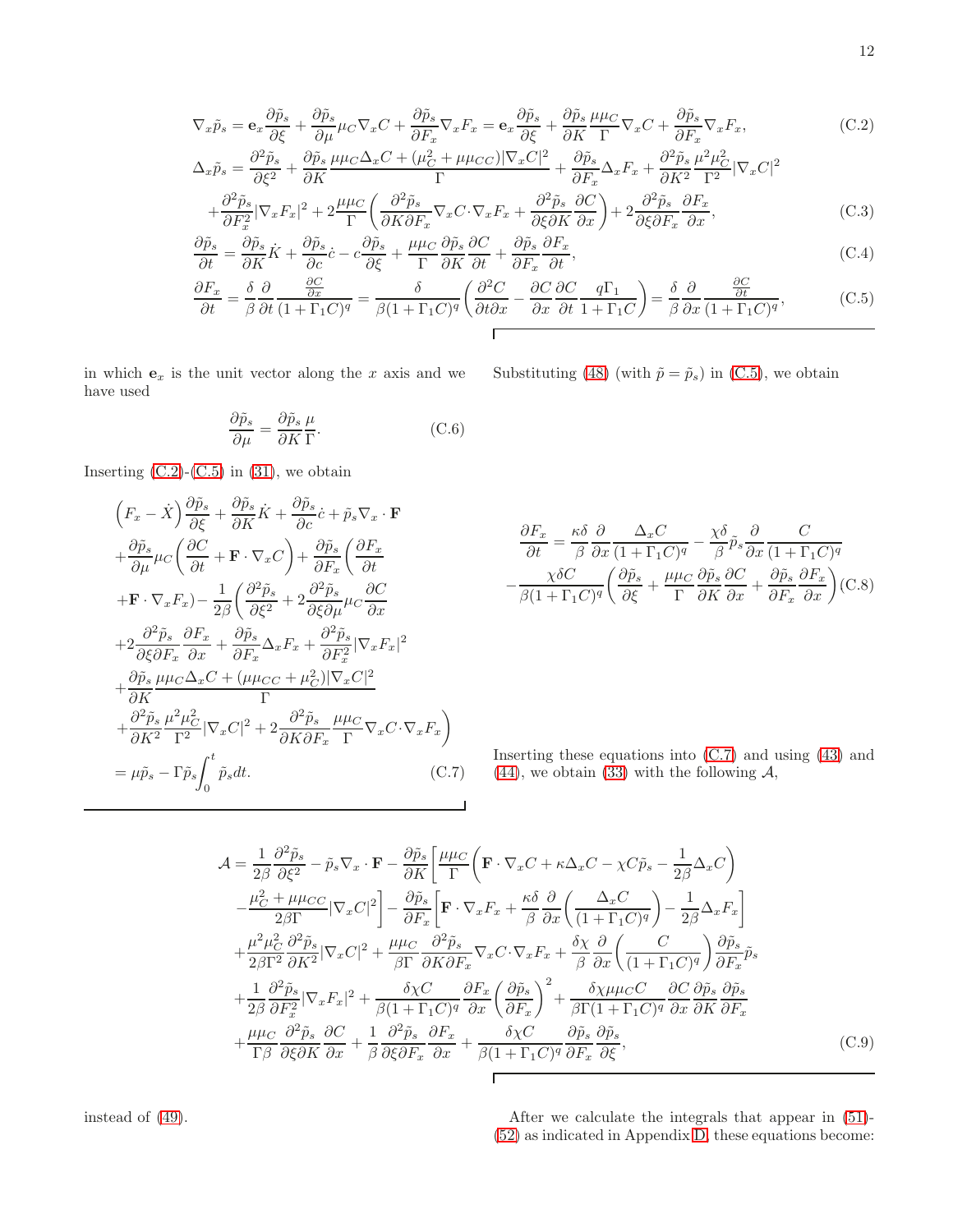<span id="page-13-0"></span>
$$
\dot{K} = \frac{(2KT + \mu^2)^2}{4T_0^5 - \mu^2} \frac{4\frac{\pi^2}{75} + \frac{1}{5} + \frac{E}{c} \left( \frac{2E}{5c} - \frac{2\pi^2}{75} - \frac{3}{10} \right)}{(1 - \frac{E}{15}) \left( 1 - \frac{E}{2c} \right)^2} - \frac{2KT + \mu^2}{2\Gamma c \left( 1 - \frac{E}{2c} \right)} \left[ c \nabla_x \cdot \mathbf{F} + \mathbf{F} \cdot \nabla_x F_x - \frac{1}{2\beta} \Delta_x F_x \right] \n+ \frac{\kappa \delta}{\beta} \frac{\partial}{\partial x} \left( \frac{\Delta_x C}{(1 + \Gamma_1 C)^q} \right) \right] - \frac{\mu \mu C}{\Gamma} \left[ \mathbf{F} \cdot \nabla_x C + \left( \kappa - \frac{1}{2\beta} \right) \Delta_x C - \frac{\chi c C (2KT + \mu^2) \left[ 1 - \frac{34\pi^2}{15} (1 - \frac{6F_x}{15}) \right]}{3\Gamma (c - F_x) \left( 1 - \frac{4\pi^2}{15} \right) (1 - \frac{F_x}{2c})} \right] \n+ \frac{\chi \delta c (2KT + \mu^2)^2}{5\beta \Gamma^2 (c - F_x)^2 (1 - \frac{4\pi^2}{15}) (1 - \frac{F_x}{2c})} \left\{ \frac{C}{6(1 + \Gamma_1 C)^q} \left[ \frac{5\mu \mu c \frac{\partial C}{\partial x} \left[ 1 - \frac{2\pi^2}{105} (17 + \frac{4\pi^2}{5}) + \frac{8\pi^2 F_x}{35c} \right]}{2KT + \mu^2} - \frac{\partial F_x}{\partial x} \frac{1 - \frac{2\pi^2}{105} + \frac{8\pi^4}{105} - \frac{4F_x}{c}}{c - F_x} \right] + \frac{\partial}{\partial x} \left( \frac{C}{(1 + \Gamma_1 C)^q} \right) \left[ 1 - \frac{86\pi^2}{315} - \frac{2F_x}{3c} \left( 1 - \frac{2\pi^2}{7} \right) \right] \right\} \n+ \frac{|\nabla_x C|^2}{2\beta \Gamma
$$

 $\Gamma$ 

 $\overline{\phantom{0}}$ 

<span id="page-13-1"></span>In Table [II,](#page-3-4) the dimensionless coefficients  $\kappa$  and  $\chi$  appearing in the TAF equation [\(33\)](#page-4-12) are very small. Then we may ignore terms having these coefficients in the CCEs [\(C.10\)](#page-13-0)-[\(C.11\)](#page-13-1), thereby obtaining

<span id="page-13-3"></span><span id="page-13-2"></span>
$$
\dot{K} = \frac{(2K\Gamma + \mu^2)^2}{4\Gamma\beta(c - F_x)^2} \frac{\frac{4\pi^2}{75} + \frac{1}{5} + \frac{F_x}{c} \left(\frac{2F_x}{5c} - \frac{2\pi^2}{75} - \frac{9}{10}\right)}{(1 - \frac{4\pi^2}{15})(1 - \frac{F_x}{2c})^2} - \frac{2K\Gamma + \mu^2}{2\Gamma(c - \frac{F_x}{2})} \left(c\nabla_x \cdot \mathbf{F} + \mathbf{F} \cdot \nabla_x F_x - \frac{1}{2\beta} \Delta_x F_x\right)
$$
\n
$$
-\frac{\mu\mu_C}{\Gamma} \left(\mathbf{F} \cdot \nabla_x C - \frac{\Delta_x C}{2\beta}\right) + \left[\frac{\mu_C^2 + \mu\mu_{CC}}{\Gamma} - \frac{\mu^2\mu_C^2 \left(\frac{\pi^2}{15} + \frac{F_x}{c}\right)}{2\Gamma(2K\Gamma + \mu^2)(1 - \frac{F_x}{2c})}\right] \frac{|\nabla_x C|^2}{2\beta}
$$
\n
$$
+\frac{1 - \frac{\pi^2}{30} - \frac{3F_x}{2c} \left(1 - \frac{\pi^2}{90}\right) + \frac{F_x^2}{2c^2}}{\beta\Gamma(c - F_x)(1 - \frac{F_x}{2c})^2} (2K\Gamma + \mu^2) \left[\frac{\mu\mu_C \nabla_x C \cdot \nabla_x F_x}{2K\Gamma + \mu^2} + \frac{|\nabla_x F_x|^2}{2(c - F_x)}\right],\tag{C.12}
$$
\n
$$
\dot{c} = -\frac{7(2K\Gamma + \mu^2)}{20\beta(c - F_x)} \frac{1 - \frac{4\pi^2}{105}}{(1 - \frac{4\pi^2}{15})(1 - \frac{F_x}{2c})} + \frac{\mathbf{F} \cdot \nabla_x F_x - \frac{\Delta_x F_x}{2\beta} - (c - F_x)\nabla_x \cdot \mathbf{F}}{2 - \frac{F_x}{c}}
$$
\n
$$
-\left[\frac{\mu^2\mu_C^2(c - F_x)|\nabla_x C|^2}{2(2K\Gamma + \mu^2)^2} + \frac{\mu\mu_C \nabla_x C \cdot \nabla_x F_x}{2K\Gamma + \mu^2} + \frac{|\nab
$$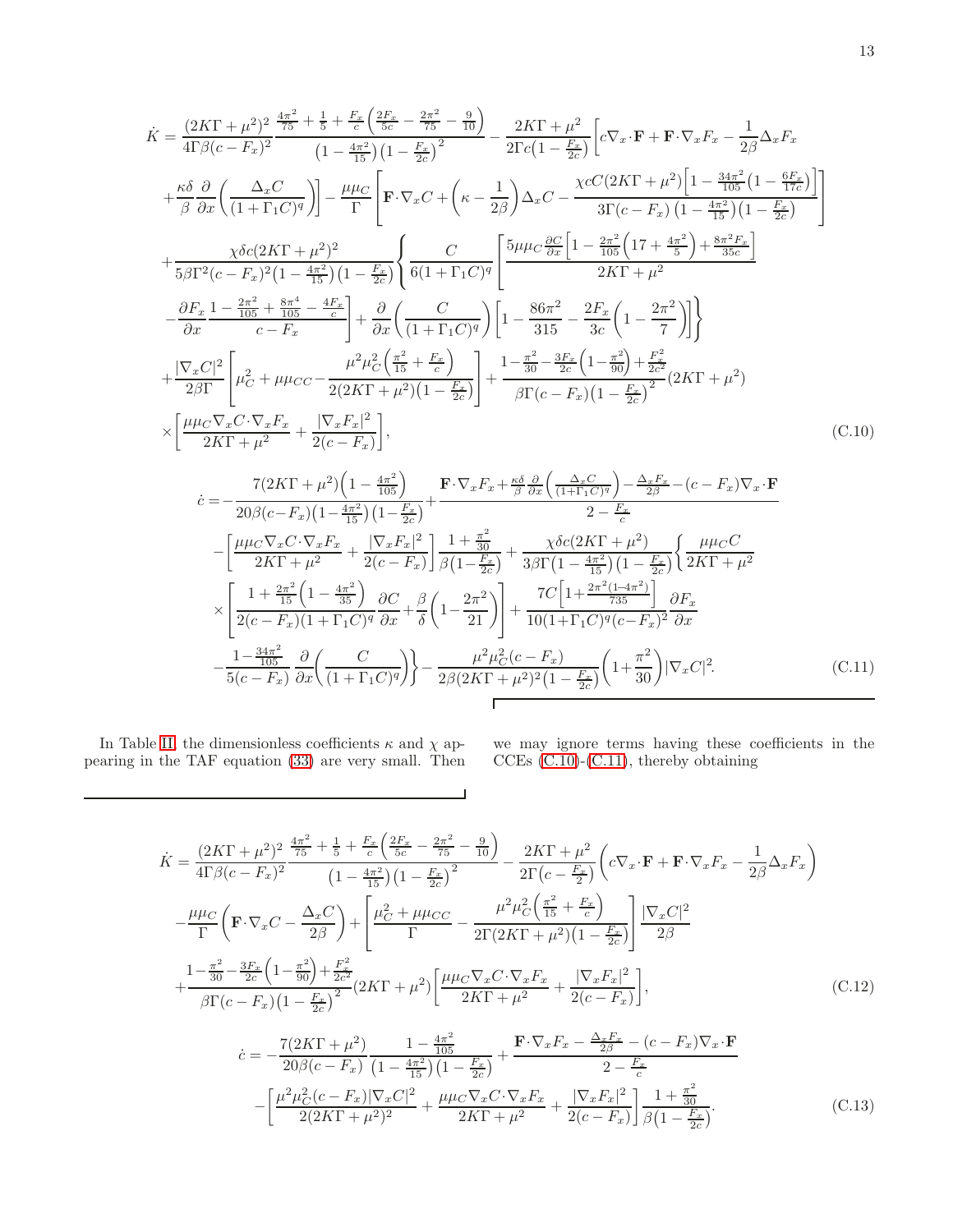

<span id="page-14-1"></span>FIG. 8: Same as Figure [2:](#page-8-0) Comparison between the maximum value of  $\tilde{p}(t, x, 0)$  as given by the deterministic description and its value as predicted by soliton collective coordinates that solve [\(C.10\)](#page-13-0)-[\(C.11\)](#page-13-1).

We can reconstruct the soliton using the extended CCEs [\(C.10\)](#page-13-0)-[\(C.11\)](#page-13-1) instead of the simplified CCEs [\(53\)](#page-6-4)- [\(54\)](#page-6-5). Somewhat surprisingly, the reconstruction compares poorly with the direct solution of the deterministic description. Figure [8](#page-14-1) depicts the evolution of the soliton peak when evaluated from [\(C.10\)](#page-13-0)-[\(C.11\)](#page-13-1) and the peak of the reduced density  $\tilde{p}(t, x, 0)$  as given by the deterministic description. We observe that the soliton peak decreases far away from  $\tilde{p}(t, x, 0)$ . The reason is that  $K(t)$ monotonically decreases with t. Instead,  $K(t)$  given by [\(53\)](#page-6-4)-[\(54\)](#page-6-5) reaches a minimum and it increases as shown in Figure  $1(a)$ . Then the soliton peak calculated from the CCEs  $(53)-(54)$  $(53)-(54)$  and depicted in Figure  $2(a)$  increases after reaching a local minimum and it becomes closer to  $\tilde{p}(t, x, 0)$ . The discrepancies between the solutions of the different CCEs are caused by the terms proportional to  $\mu \mu_C$  in [\(C.10\)](#page-13-0). In particular, the negative term  $-\frac{\mu\mu_C}{\Gamma}\Big(\mathbf{F}\cdot\nabla_x C-\frac{\Delta_x C}{2\beta}\Big)$  in [\(C.10\)](#page-13-0) or in [\(C.12\)](#page-13-2) is too large to be compensated by any positive term in the equation for  $\dot{K}$ . In turn, the large value of  $A$  in Table [II](#page-3-4) amplifies the importance of the spatial variation of C,  $\mathbf{F} \cdot \nabla_x C$ , reflected in that coefficient. In principle, the CCEs are based on the idea that the spatial variations of  $C$ , which appear when  $\tilde{p}_s$  of [\(43\)](#page-5-6) and [\(46\)](#page-5-7) is differentiated with respect to x, produce terms that are small compared to  $\partial \tilde{\rho}_s/\partial \xi$ . The large value of A contradicts this idea and thus the CCEs [\(53\)](#page-6-4)-[\(54\)](#page-6-5) based on setting  $\mu_C = 0$  give better results than  $(C.10)-(C.11)$  $(C.10)-(C.11)$  or  $(C.12)-(C.13)$  $(C.12)-(C.13)$ .

# <span id="page-14-0"></span>Appendix D: Derivation of the collective coordinate equations

The derivatives of  $\tilde{p}_s$ , given by [\(43\)](#page-5-6)-[\(45\)](#page-5-6), which appear in  $(C.9)$  are:

<span id="page-14-2"></span>
$$
\frac{\partial^2 \tilde{p}_s}{\partial \xi^2} = \frac{c(2K\Gamma + \mu^2)^2}{4\Gamma(c - F_x)^3} \text{sech}^4 s (2\sinh^2 s - 1), \text{(D.1)}
$$

$$
\frac{\partial \tilde{p}_s}{\partial K} = \frac{c}{c - F_x} \text{sech}^2 s (1 - s \tanh s),\tag{D.2}
$$

$$
\frac{\partial \tilde{p}_s}{\partial c} = \frac{c(2K\Gamma + \mu^2)}{\Gamma(c - F_x)^2} \text{sech}^2 s \left( s \tanh s - \frac{F_x}{2c} \right), \text{(D.3)}
$$

$$
\frac{\partial \tilde{p}_s}{\partial \mu} = \frac{\mu}{\Gamma} \frac{\partial \tilde{p}_s}{\partial K},\tag{D.4}
$$

$$
\frac{\partial \tilde{p}_s}{\partial F_x} = \frac{c(2K\Gamma + \mu^2)}{\Gamma(c - F_x)^2} \text{sech}^2 s\left(\frac{1}{2} - s \tanh s\right), \text{(D.5)}
$$

$$
\frac{\partial^2 \tilde{p}_s}{\partial K^2} = \frac{c\Gamma s \frac{\partial}{\partial s} [\text{sech}^2 s (1 - s \tanh s)]}{(c - F_x)(2K\Gamma + \mu^2)},
$$
(D.6)

$$
\frac{\partial^2 \tilde{p}_s}{\partial K \partial F_x} = \frac{cs}{(c - F_x)^2} \frac{\partial}{\partial s} [\text{sech}^2 s (1 - s \tanh s)] + \frac{1}{c - F_x} \frac{\partial \tilde{p}_s}{\partial K},
$$
\n(D.7)

$$
\frac{\partial^2 \tilde{p}_s}{\partial F_x^2} = \frac{2}{c - F_x} \frac{\partial \tilde{p}_s}{\partial F_x} + \frac{c(2K\Gamma + \mu^2)}{\Gamma(c - F_x)^3} s
$$

$$
\times \frac{\partial}{\partial s} \left[ \operatorname{sech}^2 s \left( \frac{1}{2} - s \tanh s \right) \right], \tag{D.8}
$$

and

<span id="page-14-3"></span>
$$
\mu_C \equiv \frac{\partial \mu}{\partial C} = \frac{d}{\pi (1 + C)^2} \left[ 1 + \frac{\alpha \ln \left( 1 + \frac{1}{\sigma_v^2} \right)}{\pi \beta (1 + \sigma_v^2)} \right]. \quad (D.9)
$$

To find the CCEs of the soliton, we need the following integrals calculated from [\(D.1\)](#page-14-2)-[\(D.9\)](#page-14-3):

$$
\int_{-\infty}^{\infty} \left(\frac{\partial \tilde{p}_s}{\partial K}\right)^2 d\xi = \frac{4c^2(2K\Gamma + \mu^2)^{-\frac{1}{2}}}{3(c - F_x)} \left(1 + \frac{\pi^2}{30}\right), \text{(D.10)}
$$

$$
\int_{-\infty}^{\infty} \frac{\partial \tilde{p}_s}{\partial K} \frac{\partial \tilde{p}_s}{\partial c} d\xi = \frac{2c^2 (2K\Gamma + \mu^2)^{1/2}}{3\Gamma(c - F_x)^2} \times \left(1 - \frac{3F_x}{2c} - \frac{\pi^2}{15}\right), \quad (D.11)
$$

$$
\int_{-\infty}^{\infty} \left(\frac{\partial \tilde{p}_s}{\partial c}\right)^2 d\xi = \frac{2c^2(2K\Gamma + \mu^2)^{\frac{3}{2}}}{3\Gamma^2(c - F_x)^3} \times \left(\frac{\pi^2}{15} - \frac{F_x(c - F_x)}{c^2}\right), \quad (D.12)
$$

$$
\int_{-\infty}^{\infty} \frac{\partial \tilde{p}_s}{\partial K} \frac{\partial^2 \tilde{p}_s}{\partial \xi^2} d\xi = -\frac{c^2(2K\Gamma + \mu^2)^{3/2}}{3\Gamma(c - F_x)^3}, \quad (D.13)
$$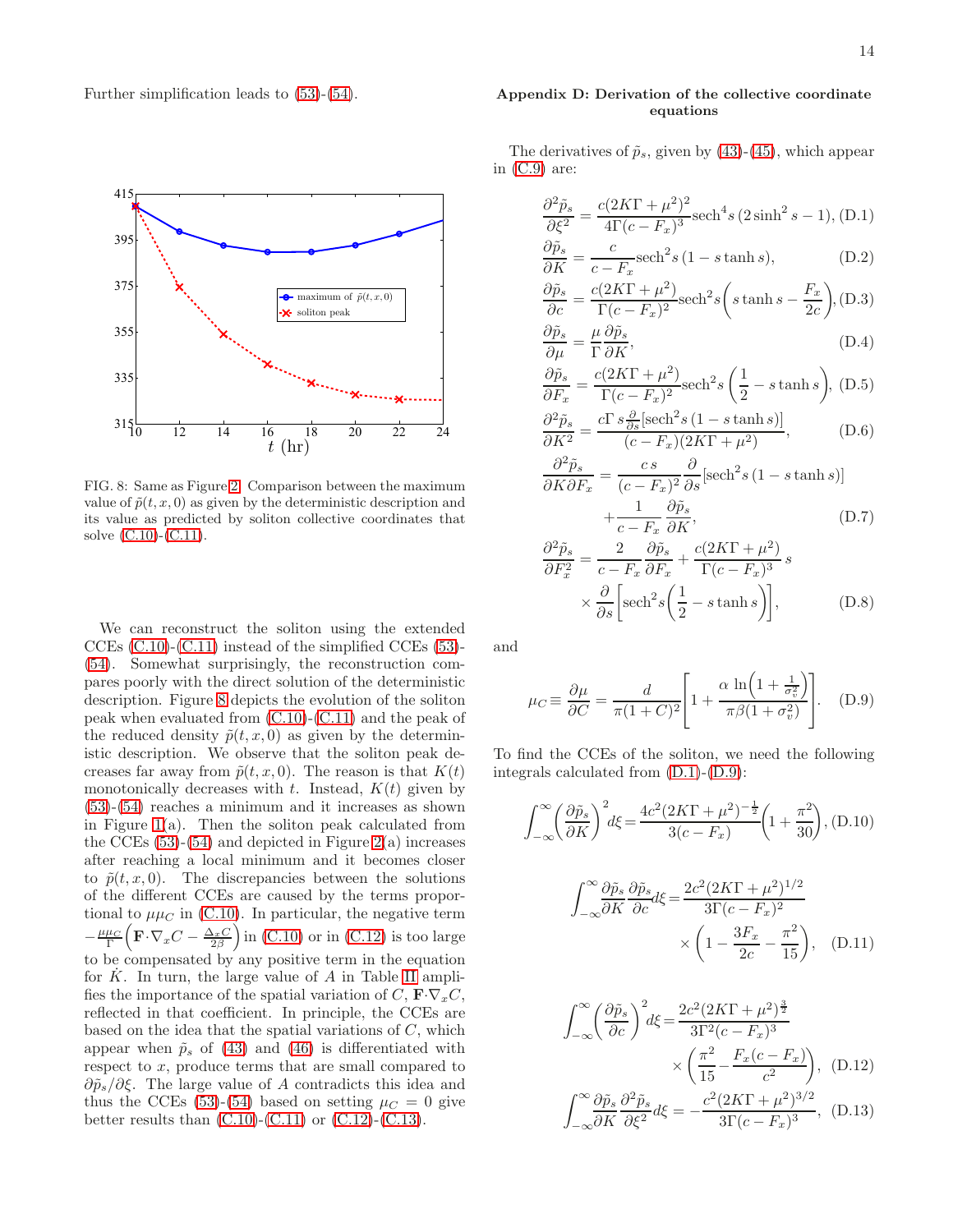$$
\int_{-\infty}^{\infty} \frac{\partial \tilde{p}_s}{\partial c} \frac{\partial^2 \tilde{p}_s}{\partial \xi^2} d\xi = \frac{c^2 (2K\Gamma + \mu^2)^{5/2}}{15\Gamma^2 (c - F_x)^4}
$$

$$
\times \left(1 + \frac{2}{c} F_x\right), \qquad (D.14)
$$

$$
\int_{-\infty}^{\infty} \frac{\partial \tilde{p}_s}{\partial K} \tilde{p}_s d\xi = \frac{c^2 (2K\Gamma + \mu^2)^{1/2}}{\Gamma(c - F_x)}, \quad (D.15)
$$

$$
\int_{-\infty}^{\infty} \frac{\partial \tilde{p}_s}{\partial c} \tilde{p}_s d\xi = \frac{c^2 (2K\Gamma + \mu^2)^{3/2}}{3\Gamma^2 (c - F_x)^2} \left(1 - \frac{2F_x}{c}\right) (D.16)
$$

$$
\int_{-\infty}^{\infty} \tilde{p}_s \left(\frac{\partial \tilde{p}_s}{\partial K}\right)^2 d\xi = \frac{2c^3 (2K\Gamma + \mu^2)^{1/2}}{3\Gamma (c - F_x)^2}
$$

$$
\times \left(1 + \frac{2\pi^2}{105}\right), \tag{D.17}
$$

$$
\int_{-\infty}^{\infty} \tilde{p}_s \frac{\partial \tilde{p}_s}{\partial c} \frac{\partial \tilde{p}_s}{\partial K} d\xi = \frac{2c^3(2K\Gamma + \mu^2)^{3/2}}{9\Gamma^2(c - F_x)^3} \times \left(1 - \frac{2\pi^2}{35} - \frac{2F_x}{c}\right), \text{(D.18)}
$$

$$
\int_{-\infty}^{\infty} \frac{\partial \tilde{p}_s}{\partial K} \frac{\partial \tilde{p}_s}{\partial F_x} d\xi = \frac{c^2(2K\Gamma + \mu^2)^{1/2}}{3\Gamma(c - F_x)^2} \times \left(1 + \frac{2\pi^2}{15}\right), \qquad \text{(D.19)}
$$

$$
\int_{-\infty}^{\infty} \frac{\partial \tilde{p}_s}{\partial c} \frac{\partial \tilde{p}_s}{\partial F_x} d\xi = \frac{c^2(2K\Gamma + \mu^2)^{3/2}}{3\Gamma^2(c - F_x)^3}
$$

$$
\times \left(1 - \frac{2\pi^2}{15} - \frac{F_x}{c}\right), \qquad (D.20)
$$

$$
\int_{-\infty}^{\infty} \tilde{p}_s \frac{\partial \tilde{p}_s}{\partial K} \frac{\partial \tilde{p}_s}{\partial F_x} d\xi = \frac{2c^3 (2K\Gamma + \mu^2)^{3/2}}{9\Gamma^2 (c - F_x)^3} \times \left(1 + \frac{2\pi^2}{35}\right), \qquad (D.21)
$$

$$
\int_{-\infty}^{\infty} \tilde{p}_s \frac{\partial \tilde{p}_s}{\partial c} \frac{\partial \tilde{p}_s}{\partial F_x} d\xi = \frac{2c^3 (2K\Gamma + \mu^2)^{5/2}}{15\Gamma^3 (c - F_x)^4} \times \left(1 - \frac{4F_x}{3c} - \frac{2\pi^2}{21}\right), \qquad (D.22)
$$

$$
\int_{-\infty}^{\infty} \left(\frac{\partial \tilde{p}_s}{\partial K}\right)^2 \frac{\partial \tilde{p}_s}{\partial F_x} d\xi = \frac{c^3 (2K\Gamma + \mu^2)^{1/2}}{3\Gamma(c - F_x)^3} \times \left(1 + \frac{2\pi^2}{21}\right), \qquad (D.23)
$$

$$
\int_{-\infty}^{\infty} \frac{\partial \tilde{p}_s}{\partial K} \left(\frac{\partial \tilde{p}_s}{\partial F_x}\right)^2 d\xi = \frac{c^3 (2K\Gamma + \mu^2)^{3/2}}{9\Gamma^2(c - F_x)^4} \times \left(1 + \frac{6\pi^2}{35}\right), \qquad (D.24)
$$

$$
\int_{-\infty}^{\infty} \frac{\partial \tilde{p}_s}{\partial c} \left( \frac{\partial \tilde{p}_s}{\partial F_x} \right)^2 d\xi = \frac{c^3 (2K\Gamma + \mu^2)^{5/2}}{45\Gamma^3 (c - F_x)^5} \times \left[ \frac{2\pi^2}{7} - 1 - \frac{2F_x}{c} \left( 1 + \frac{2\pi^2}{7} \right) \right], \quad (D.25)
$$

$$
\int_{-\infty}^{\infty} \frac{\partial \tilde{p}_s}{\partial K} \frac{\partial \tilde{p}_s}{\partial c} \frac{\partial \tilde{p}_s}{\partial F_x} d\xi = \frac{c^3 (2K\Gamma + \mu^2)^{3/2}}{9\Gamma^2 (c - F_x)^4} \times \left[ 1 - \frac{2\pi^2}{35} - \frac{2F_x}{c} \left( 1 + \frac{2\pi^2}{35} \right) \right], \quad (D.26)
$$

$$
\int_{-\infty}^{\infty} \frac{\partial \tilde{p}_s}{\partial K} \frac{\partial^2 \tilde{p}_s}{\partial K^2} d\xi = -\frac{2c^2 \Gamma}{3(c - F_x)(2K\Gamma + \mu^2)^{3/2}} \times \left(1 + \frac{\pi^2}{30}\right), \text{(D.27)}
$$

$$
\int_{-\infty}^{\infty} \frac{\partial \tilde{p}_s}{\partial c} \frac{\partial^2 \tilde{p}_s}{\partial K^2} d\xi = \frac{c^2 (2K\Gamma + \mu^2)^{-1/2}}{3(c - F_x)^2} \times \left[ -\frac{\pi^2}{5} + \frac{F_x}{c} \left( 1 + \frac{2\pi^2}{15} \right) \right], \quad (D.28)
$$

$$
\int_{-\infty}^{\infty} \frac{\partial \tilde{p}_s}{\partial K} \frac{\partial^2 \tilde{p}_s}{\partial K \partial F_x} d\xi = \frac{2c^2 (2K\Gamma + \mu^2)^{-1/2}}{3(c - F_x)^2} \times \left(1 + \frac{\pi^2}{30}\right), \quad (D.29)
$$

$$
\int_{-\infty}^{\infty} \frac{\partial \tilde{p}_s}{\partial c} \frac{\partial^2 \tilde{p}_s}{\partial K \partial F_x} d\xi = \frac{2c^2 (2KT + \mu^2)^{1/2}}{3\Gamma(c - F_x)^3} \times \left[1 - \frac{\pi^2}{6} - \frac{F_x}{c} \left(1 - \frac{\pi^2}{15}\right)\right], \quad (D.30)
$$

$$
\int_{-\infty}^{\infty} \frac{\partial \tilde{p}_s}{\partial K} \frac{\partial^2 \tilde{p}_s}{\partial F_x^2} d\xi = \frac{2c^2 (2K\Gamma + \mu^2)^{1/2}}{3\Gamma(c - F_x)^3} \left(1 + \frac{\pi^2}{30}\right), (D.31)
$$

$$
\int_{-\infty}^{\infty} \frac{\partial \tilde{p}_s}{\partial c} \frac{\partial^2 \tilde{p}_s}{\partial F_x^2} d\xi = \frac{2c^2 (2K\Gamma + \mu^2)^{3/2}}{3\Gamma^2 (c - F_x)^4}
$$

$$
\times \left[1 - \frac{\pi^2}{6} - \frac{F_x}{c} \left(1 - \frac{\pi^2}{15}\right)\right].
$$
 (D.32)

Using these integrals, we obtain the CCEs [\(C.10\)](#page-13-0) and  $(C.11)$ .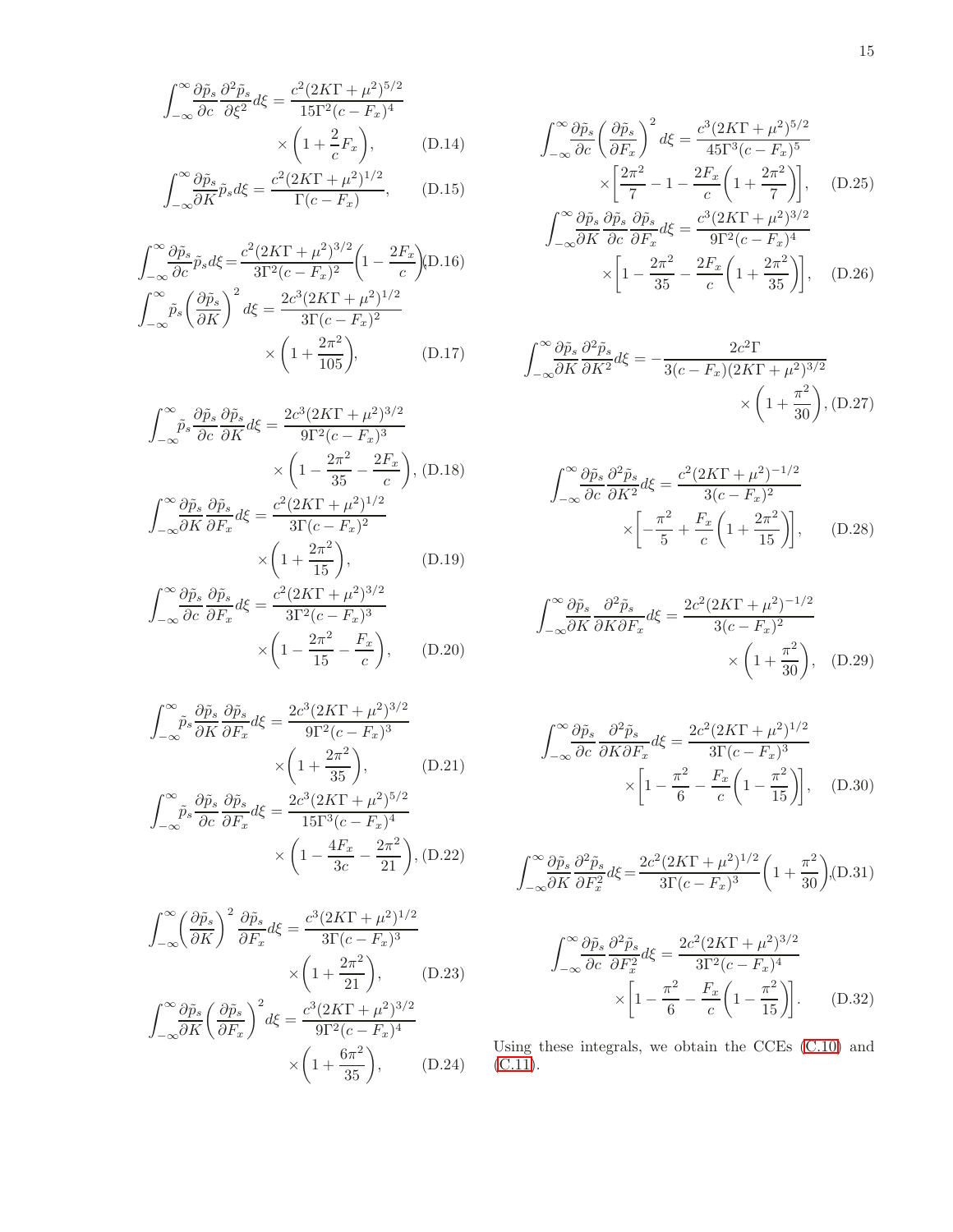- <span id="page-16-0"></span>[1] J. Folkman, Tumor angiogenesis. Adv. Cancer Res. 19, 331-358 (1974).
- <span id="page-16-2"></span>[2] P. F. Carmeliet, Angiogenesis in life, disease and medicine. Nature 438, 932-936 (2005).
- <span id="page-16-3"></span>[3] P. Carmeliet, and R.K. Jain, Molecular mechanisms and clinical applications of angiogenesis. Nature 473, 298-307  $(2011).$
- <span id="page-16-1"></span>[4] W.D. Figg, and J. Folkman (eds), *Angiogenesis. An Integrative Approach From Science to Medicine* (Springer, Berlin 2008).
- <span id="page-16-4"></span>[5] P. Carmeliet, and M. Tessier-Lavigne, Common mechanisms of nerve and blood vessel wiring. Nature 436, 193-200 (2005).
- [6] R.F. Gariano, and T.W. Gardner, Retinal angiogenesis in development and disease. Nature 438, 960-966 (2005).
- <span id="page-16-5"></span>[7] M. Fruttiger, Development of the retinal vasculature. Angiogenesis 10, 77-88 (2007).
- <span id="page-16-6"></span>[8] L.A. Liotta, G.M. Saidel, and J. Kleinerman, Diffusion model of tumor vascularization. Bull. Math. Biol. 39, 117-128 (1977).
- <span id="page-16-10"></span>[9] C. L. Stokes, and D. A. Lauffenburger, Analysis of the roles of microvessel endothelial cell random motility and chemotaxis in angiogenesis. J. Theoret. Biol. 152, 377- 403 (1991).
- <span id="page-16-8"></span>[10] M.A.J. Chaplain, and A. Stuart, A model mechanism for the chemotactic response of endothelial cells to tumour angiogenesis factor. IMA J. Math. Appl. Med. Biol. 10, 149-168 (1993).
- <span id="page-16-9"></span>[11] M.A.J. Chaplain, The mathematical modelling of tumour angiogenesis and invasion. Acta Biotheor. 43, 387-402 (1995).
- <span id="page-16-11"></span>[12] A. R. A. Anderson, and M. A. J. Chaplain, Continuous and discrete mathematical models of tumor-induced angiogenesis. Bull. Math. Biol. 60, 857-900 (1998).
- [13] S. Tong, and F. Yuan, Numerical simulations of angiogenesis in the cornea. Microvascular Research 61, 14-27 (2001).
- <span id="page-16-25"></span>[14] H.A. Levine, S. Pamuk, B.D. Sleeman, and M. Nilsen-Hamilton, Mathematical modeling of the capillary formation and development in tumor angiogenesis: penetration into the stroma. Bull. Math. Biol. 63, 801-863 (2001).
- <span id="page-16-12"></span>[15] M. J. Plank, and B. D. Sleeman, Lattice and non-lattice models of tumour angiogenesis. Bull. Math. Biol. 66, 1785-1819 (2004).
- <span id="page-16-13"></span>[16] N.V. Mantzaris, S. Webb, H.G. Othmer, Mathematical modeling of tumor-induced angiogenesis. J. Math. Biol. 49, 111-187 (2004).
- [17] S. Sun, M. F. Wheeler, M. Obeyesekere, and C. W. Patrick Jr., A deterministic model of growth factorinduced angiogenesis. Bull. Math. Biol. 67, 313-337 (2005).
- [18] S. Sun, M. F. Wheeler, M. Obeyesekere, and C. W. Patrick Jr., Multiscale angiogenesis modeling using mixed finite element methods. Multiscale Model Simul. 4, 1137 (2005).
- [19] A. Stéphanou, S. R. McDougall, A. R. A. Anderson, and M. A. J. Chaplain, Mathematical modelling of the influence of blood rheological properties upon adaptative tumour-induced angiogenesis. Mathematical and Computer Modelling 44, 96-123 (2006).
- <span id="page-16-17"></span>[20] A.L. Bauer, T.L. Jackson, and Y. Jiang, A cell-based

model exhibiting branching and anastomosis during tumor-induced angiogenesis. Biophys. J. 92, 3105-3121 (2007).

- <span id="page-16-14"></span>[21] V. Capasso, and D. Morale, Stochastic modelling of tumour-induced angiogenesis. J. Math. Biol. 58, 219-233  $(2009)$
- <span id="page-16-18"></span>[22] T. Jackson, and X. Zheng, A cell-based model of endothelial cell migration, proliferation and maturation during corneal angiogenesis. Bulletin of Mathematical Biology 72(4), 830-868 (2010).
- [23] A. Das, D.A. Lauffenburger, H. Asada, and R. D. Kamm, A hybrid continuum-discrete modelling approach to predict and control angiogenesis: analysis of combinatorial growth factor and matrix effects on vessel-sprouting morphology. Phil. Trans. Roy. Soc. A 368, 2937-2960 (2010).
- [24] K.R. Swanson, R.C. Rockne, J. Claridge, M.A. Chaplain, E.C. Alvord Jr, and A.R.A. Anderson, Quantifying the role of angiogenesis in malignant progression of gliomas: in silico modeling integrates imaging and histology. Cancer Res. 71, 7366-7375 (2011).
- <span id="page-16-26"></span>[25] M. Scianna, L. Munaron, and L. Preziosi, A multiscale hybrid approach for vasculogenesis and related potential blocking therapies. Prog. Biophys. Mol. Biol. 106(2), 450-462 (2011).
- [26] M. Scianna, J. Bell, and L. Preziosi, A review of mathematical models for the formation of vascular networks. J. Theor. Biology 333, 174-209 (2013).
- [27] S.L. Cotter, V. Klika, L. Kimpton, S. Collins, and A. E. P. Heazell, A stochastic model for early placental development. J.R. Soc. Interface 11, 20140149 (2014).
- [28] E. Dejana and M.G. Lampugnani, Differential adhesion drives angiogenesis. Nature Cell Biol. 16, 305-306 (2014).
- <span id="page-16-19"></span>[29] K. Bentley, C.A. Franco, A. Philippides, R. Blanco, M. Dierkes, V. Gebala, F. Stanchi, M. Jones, I.M. Aspalter, G. Cagna, S. Weström, L. Claesson-Welsh, D. Vestweber, and H. Gerhardt, The role of differential VE-cadherin dynamics in cell rearrangement during angiogenesis. Nat. Cell Biol. 16(4), 309-321 (2014).
- <span id="page-16-15"></span>[30] L.L. Bonilla, V. Capasso, M. Alvaro, and M. Carretero, Hybrid modeling of tumor-induced angiogenesis. Phys. Rev. E 90, 062716 (2014).
- <span id="page-16-7"></span>[31] T. Heck, M.M. Vaeyens, H. Van Oosterwyck, Computational models of sprouting angiogenesis and cell migration: towards multiscale mechanochemical models of angiogenesis. Math. Model. Nat. Phen. 10, 108-141 (2015).
- <span id="page-16-16"></span>[32] F. Terragni, M. Carretero, V. Capasso, and L.L. Bonilla, Stochastic model of tumour-induced angiogenesis: Ensemble averages and deterministic equations. Phys. Rev. E 93, 022413 (2016).
- <span id="page-16-20"></span>[33] L.L. Bonilla, M. Carretero, F. Terragni, and B. Birnir, Soliton driven angiogenesis. Sci. Rep. 6, 31296 (2016). doi:10.1038/srep31296.
- <span id="page-16-21"></span>[34] N. Manton and P. Sutcliffe, *Topological solitons* (Cambridge U.P., Cambridge UK 2004).
- <span id="page-16-22"></span>[35] M. Remoissenet, *Waves called solitons: Concepts and experiments*, 3rd ed. (Springer, Berlin 1999).
- <span id="page-16-23"></span>[36] A. Carpio and G. Duro, Well posedness of an integrodifferential kinetic model of Fokker-Planck type for angiogenesis. Nonlinear Analysis: Real World Applications 30, 184-212 (2016).
- <span id="page-16-24"></span>[37] L. L. Bonilla, and S.W. Teitsworth, *Nonlinear Wave*